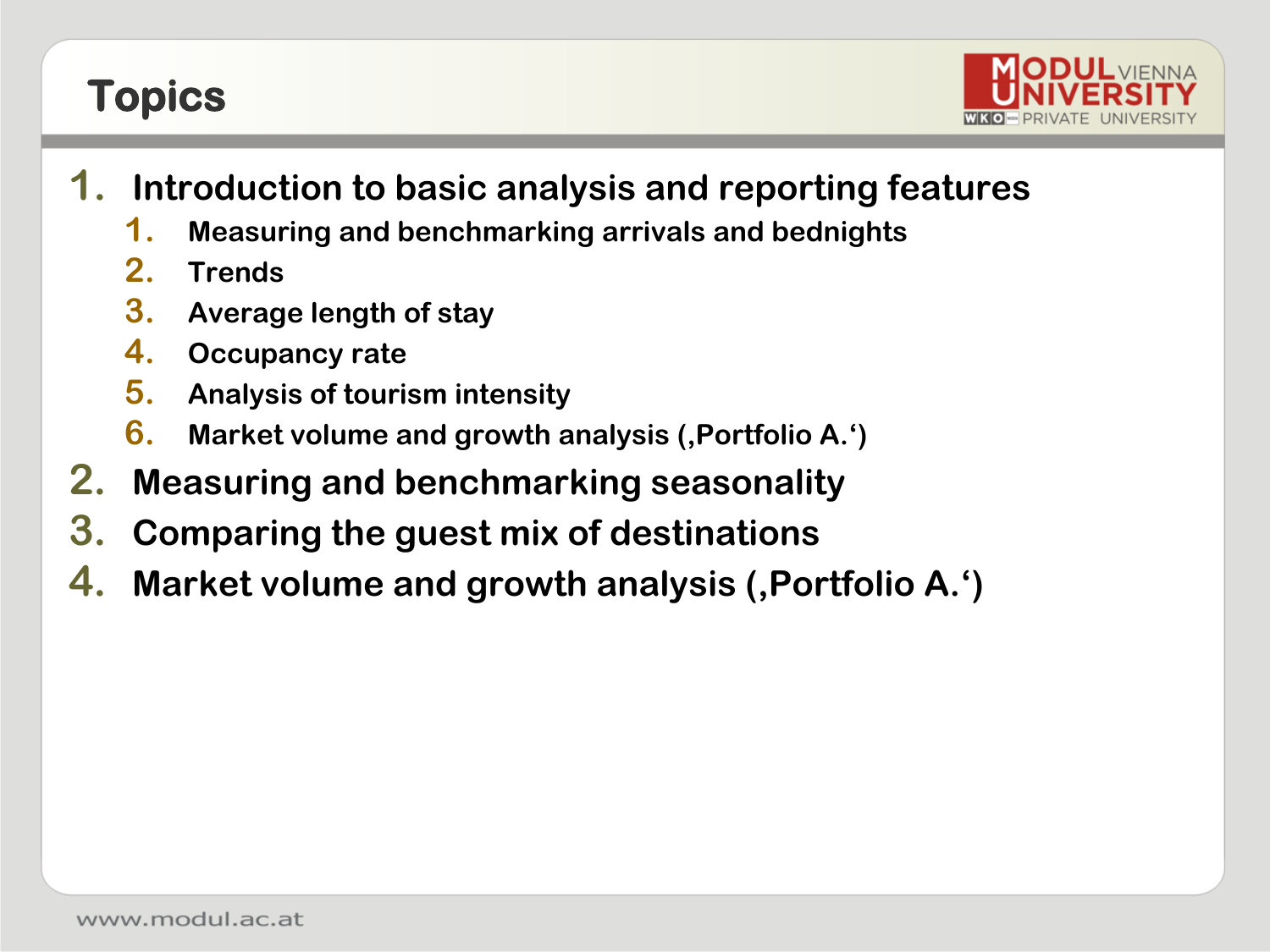

## **Market volume and market growth analysis**

# **& Portfolio visualization**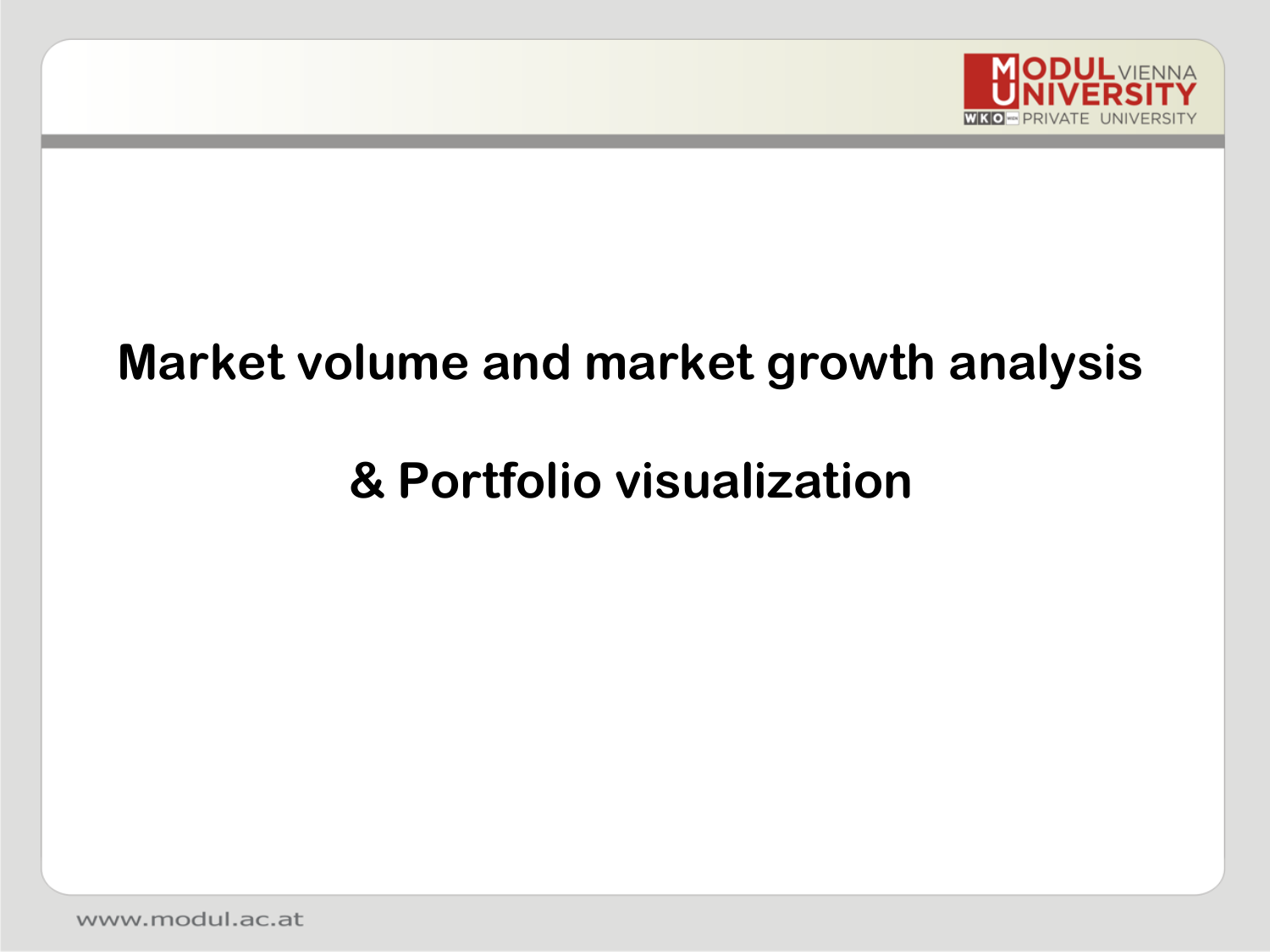

**To find the right (optimal) mix of target markets**

**Implications for strategic (long-term) decisions and for the budget allocation process (e.g. where should we invest?)**

**2 basic questions:** 

- **• What makes a market attractive?**
- **• What are our chances in attracting visitors from a particular market?**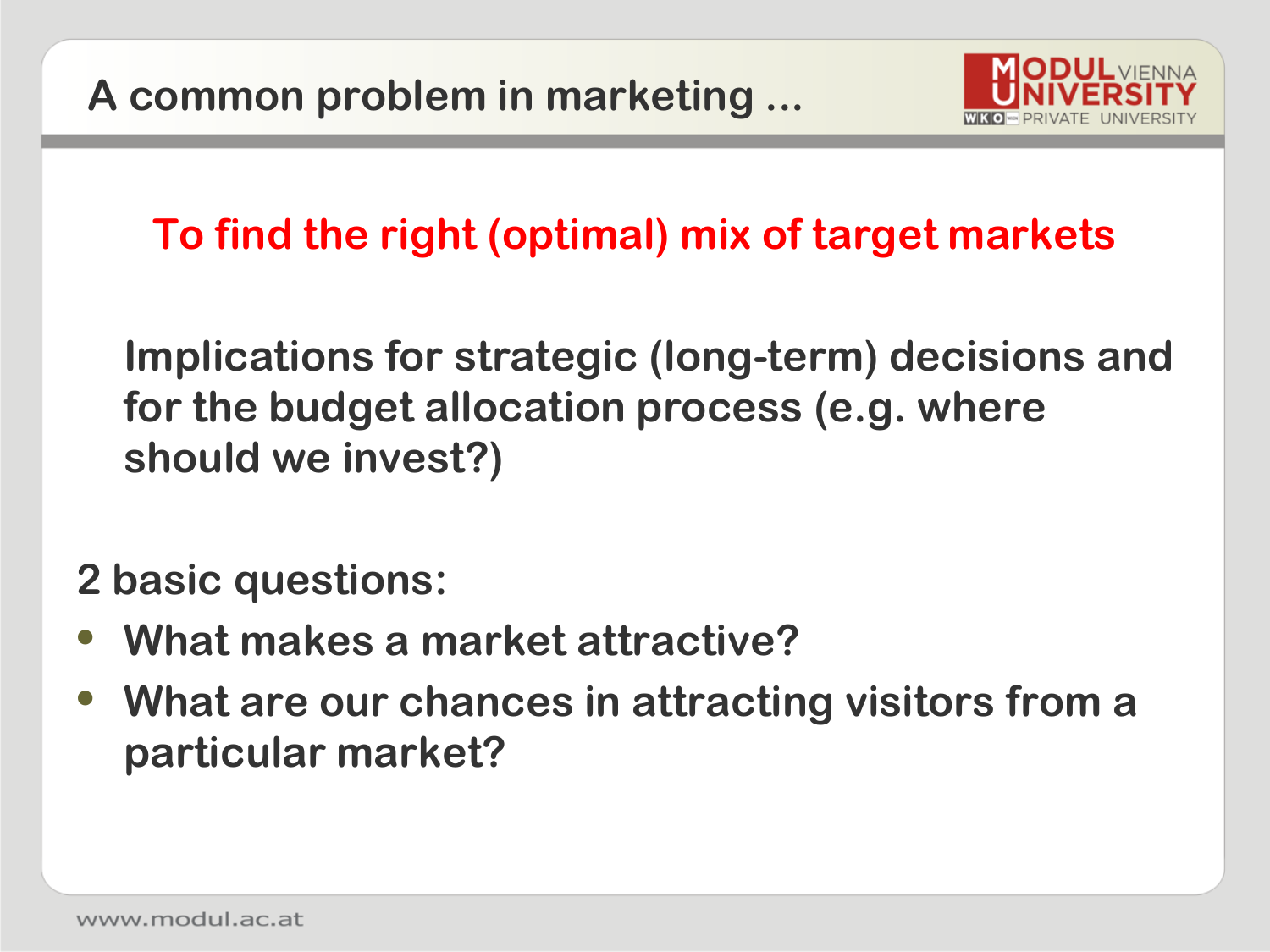### **Portfolio analysis**



### **What makes a market attractive?**

**1. Size/volume**

**2. Growth/Prospects**





- **• Market volume and market growth indicators**
	- **• # of travellers/arrivals/bednights or spendings**
	- **• either measured at the country of origin (source market) or in all destinations (e.g. total bednights in all destinations)**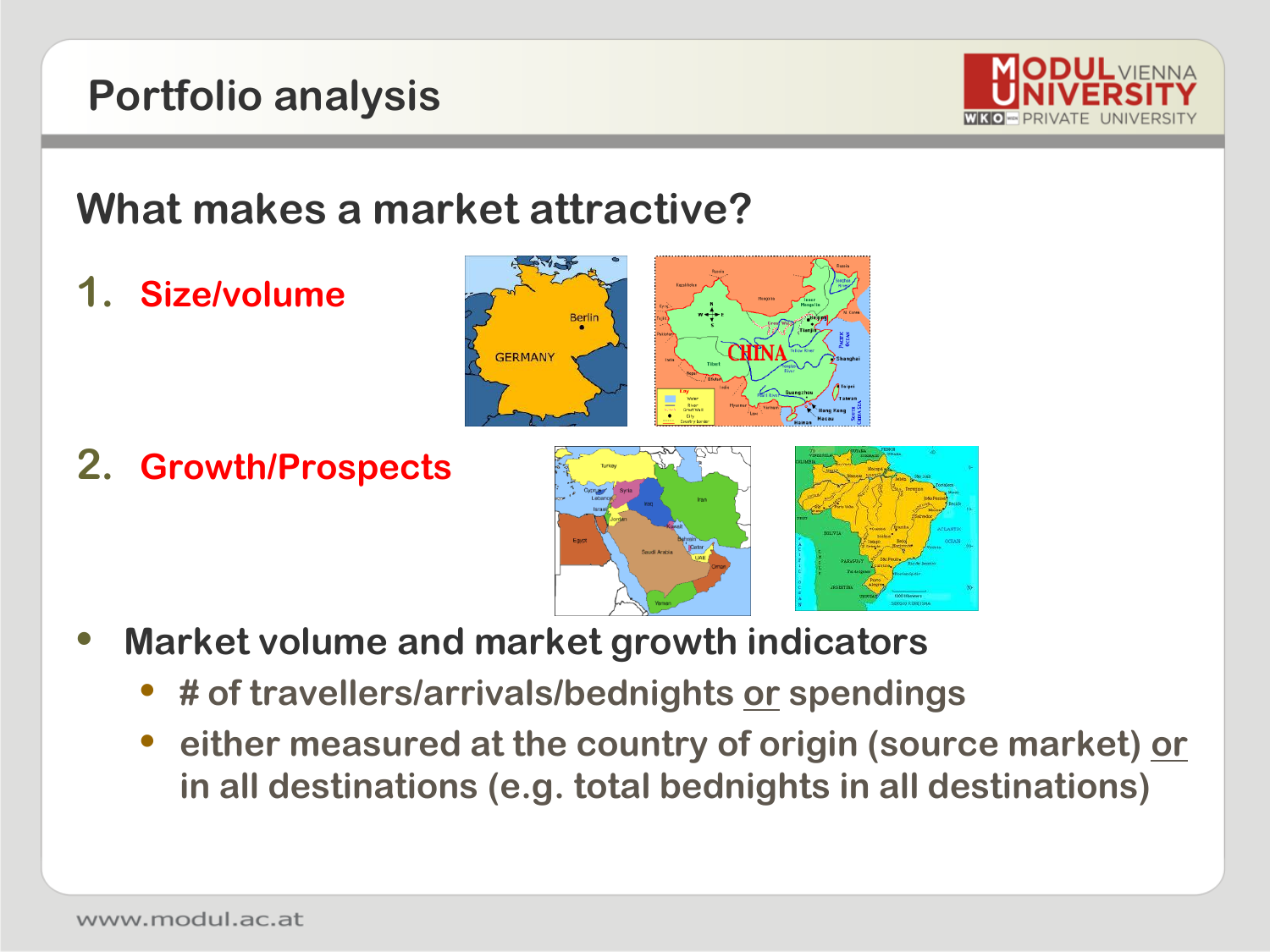

### **What are our chances in attracting visitors from a particular market?**

### **"Market chance indicators"**

- **• Destination awareness**
	- **• Knowledge, preference and sympathy towards a destination**
- **• Relative price level**
	- **• Comparison between prices of tourism goods and travel budget of travellers**
- **• Level of distribution**
	- **• Availability of a destination within the generating country's distributional system of tour operators and travel agents and online reservation systems**
- **• Competitive pressure**
	- **• Advertising budget invested by all competitors in a market**
- **• Travel distance**
	- **• Average financial input to cover travel distance**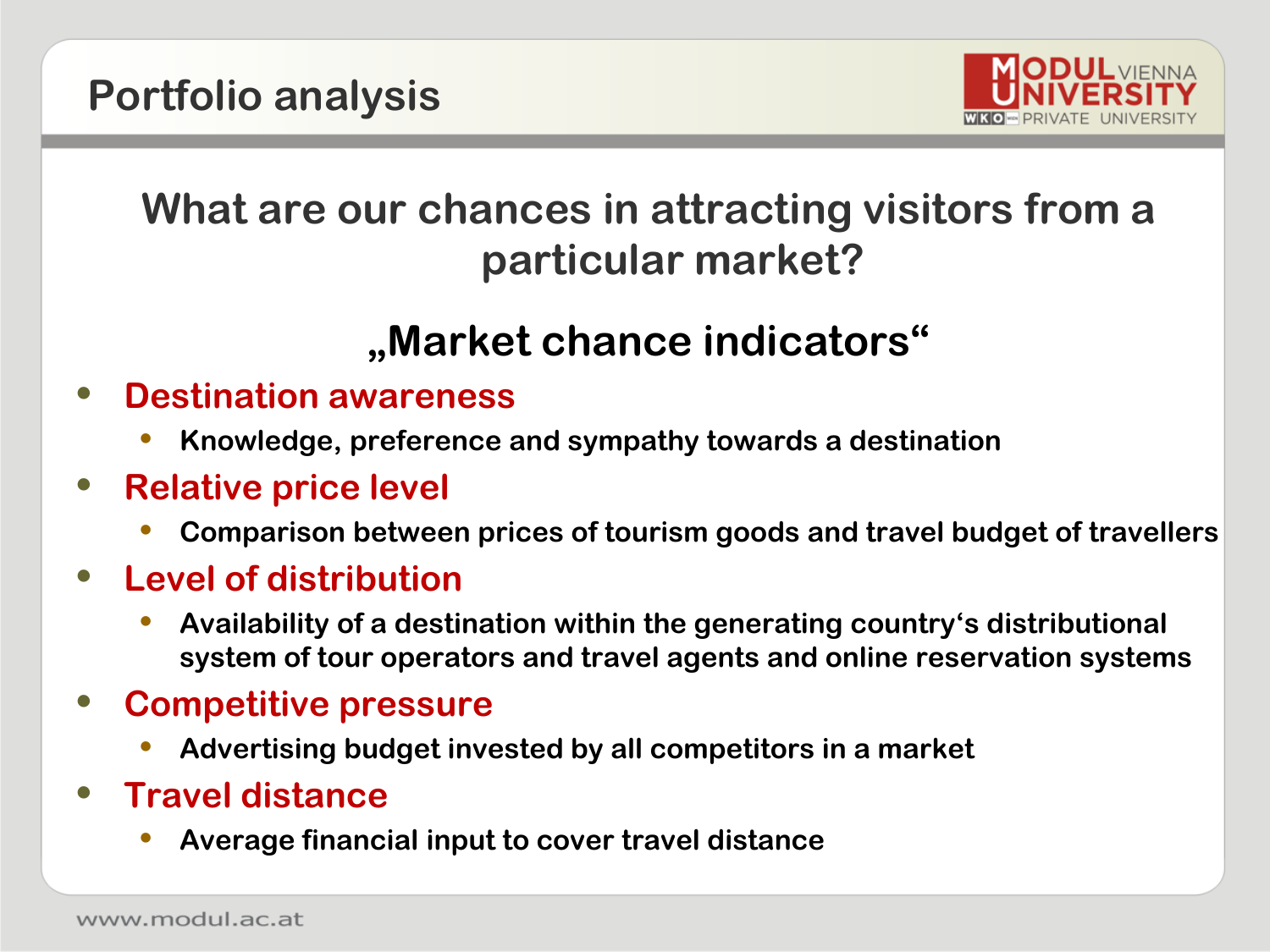

### **Strategic Key Performance Indicators**

- **• Market volume is an absolute number describing the volume of tourism generated by a particular market**
- **• Market growth rate is the percentage change of the market volume (in %)**
- **• Absolute market share is the ratio when comparing the performance of a particular destination with the overall market volume (in %)**
- **• Relative market share is the ratio of the market share of a particular destination compared to the market share of the leading destination (or the second best destination if the destination of evaluation is the market leader)**
- **• Guest mix share (= importance value) is the proportion of bednights sold of a particular market compared to the overall number of bednights recorded in a tourism destination (in %)**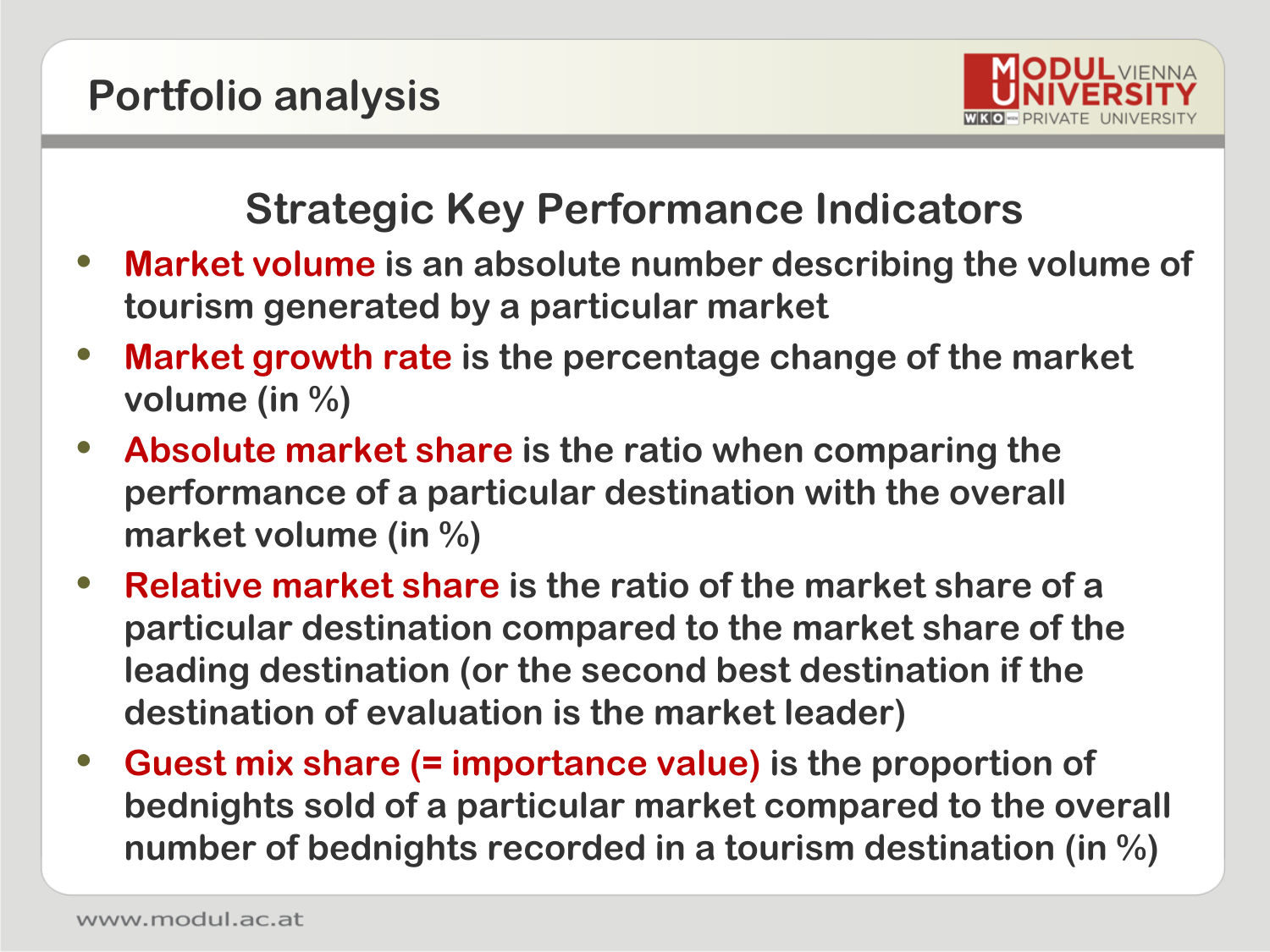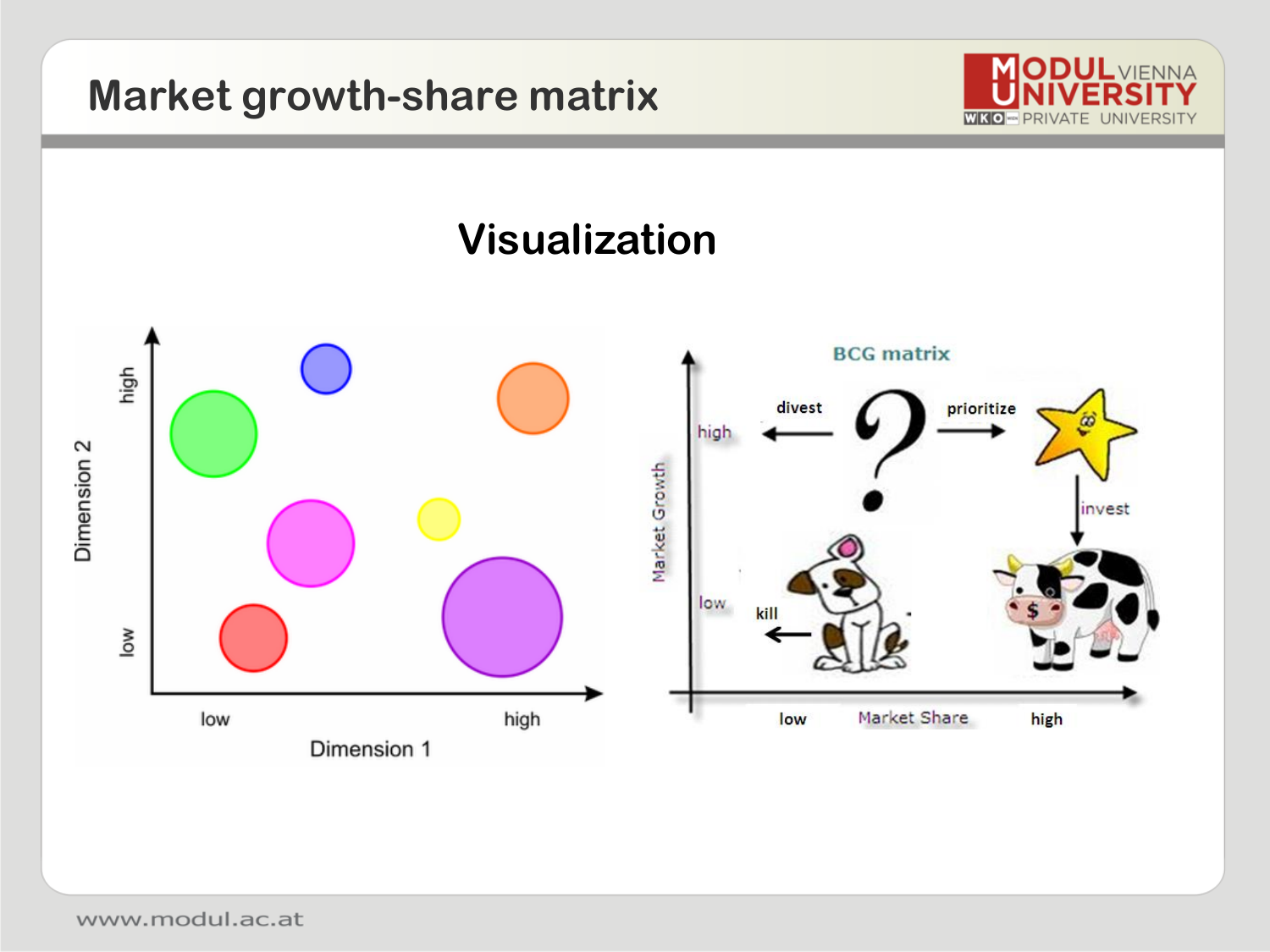

# **Measuring and comparing seasonality in European destinations**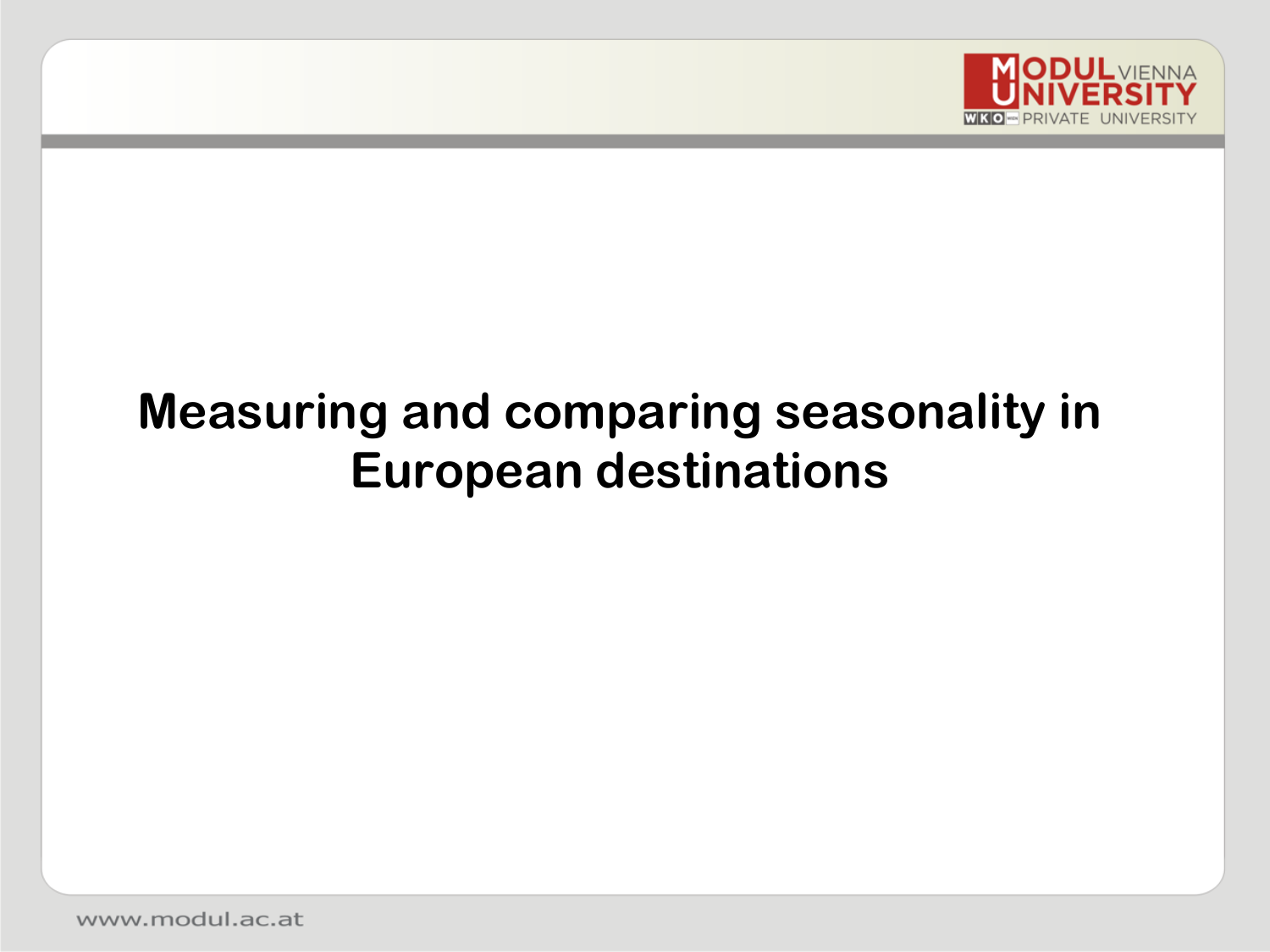

- **• Seasonality: The systematic intra-year variation in visitation caused by exogenous factors:** 
	- **• Natural (e.g. climate)**
	- **• Institutional** 
		- **• caused by the markets of origin (e.g. timing of school holidays)**
		- **• caused by the destination (e.g. regular mega-events)**
	- **• Calendar effects (e.g. Easter)**
- **• Problems:**
	- **• The need to optimize the use of tourism infrastructure such as roads to accommodate high flows during certain periods**
	- **• Seasonality increases the risk of high unemployment during the low seasons**
	- **• In dryer regions the issue of water scarcity is of particular concern**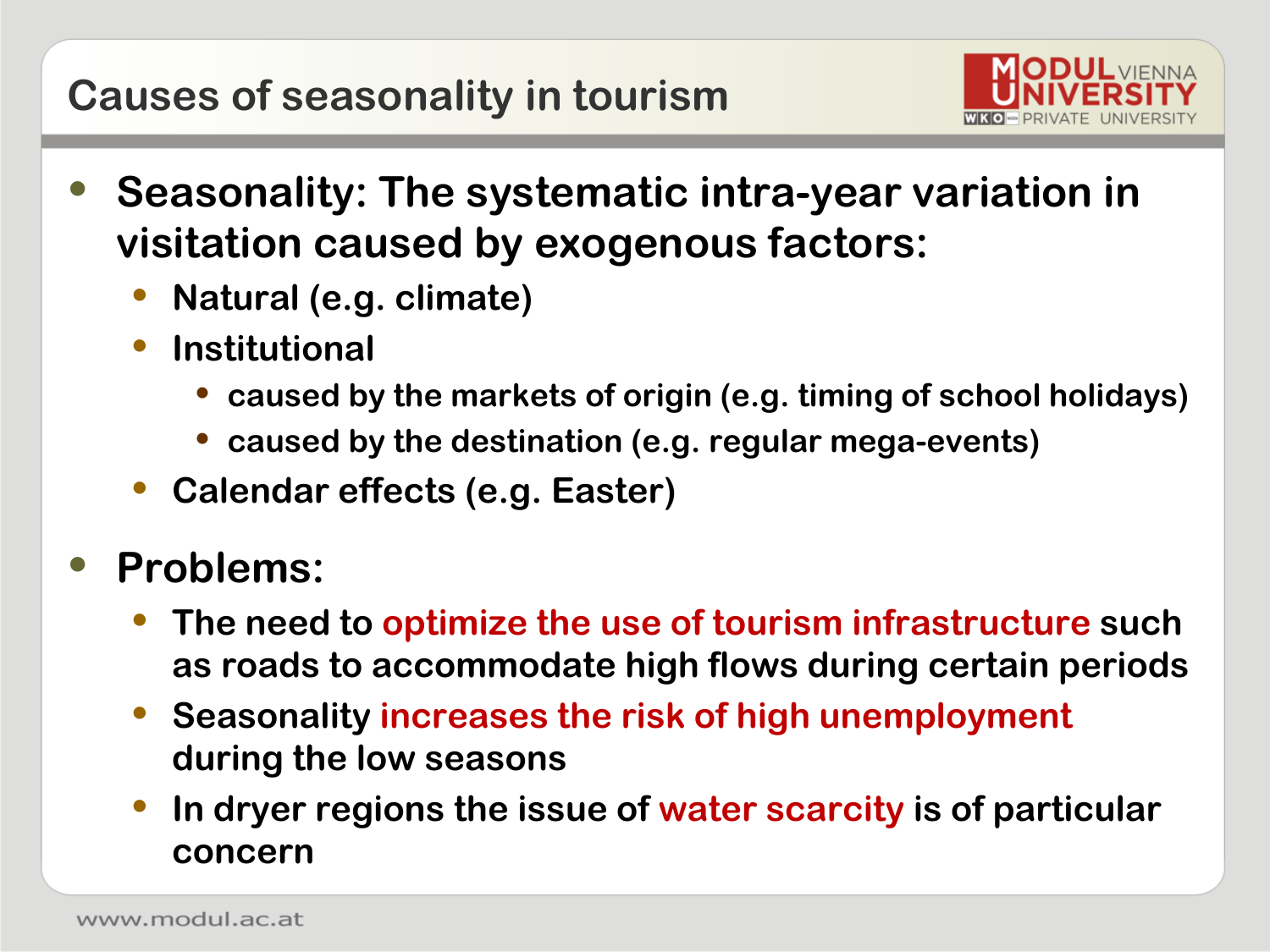

- **• Product**
	- **• Development of new offers, events, packages, ...**
- **• Pricing**
	- **• Providing discounts for periods with less demand**
- **• Promotion**
	- **• When and how intensively we will promote the tourism products**
- **• Placement**
	- **• Which geographic region/market should be promoted**
	- **• Which segments (e.g. young adults, families, business people)**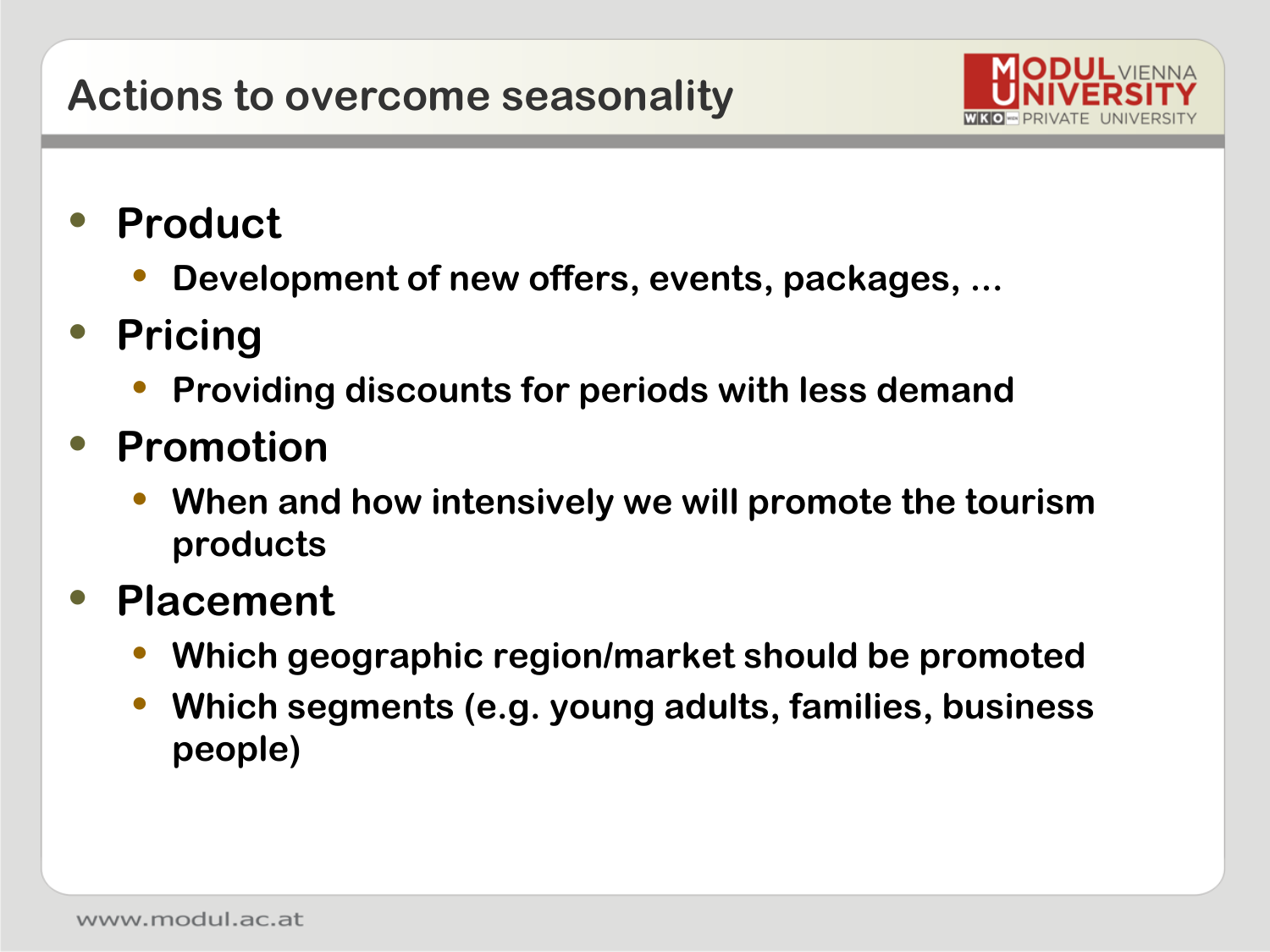**Gini coefficient** 



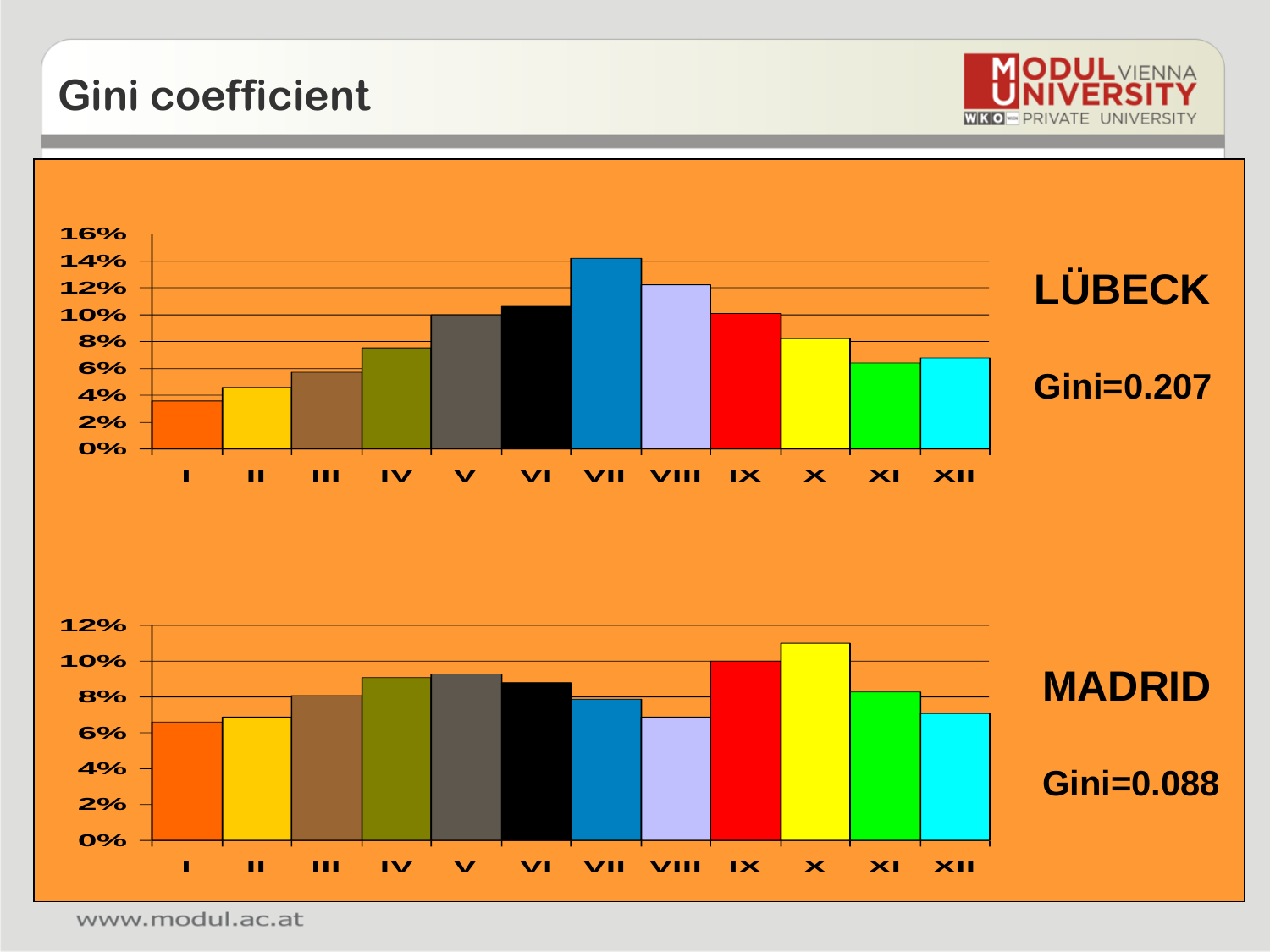

**Measure of statistical dispersion. The Gini can be approximated** with trapezoids:  $G^* = 1 - \sum^\bullet (X_i - X_{i-1}) {\times} \big(Y_i + Y_{i-1}\big)$  $= 1 - \sum (X_i - X_{i-1}) \times (Y_i + Y_{i-1})$ 1 2  $G^* = 1 - \sum (X_i - X_{i-1}) \times (Y_i + Y_i)$ 

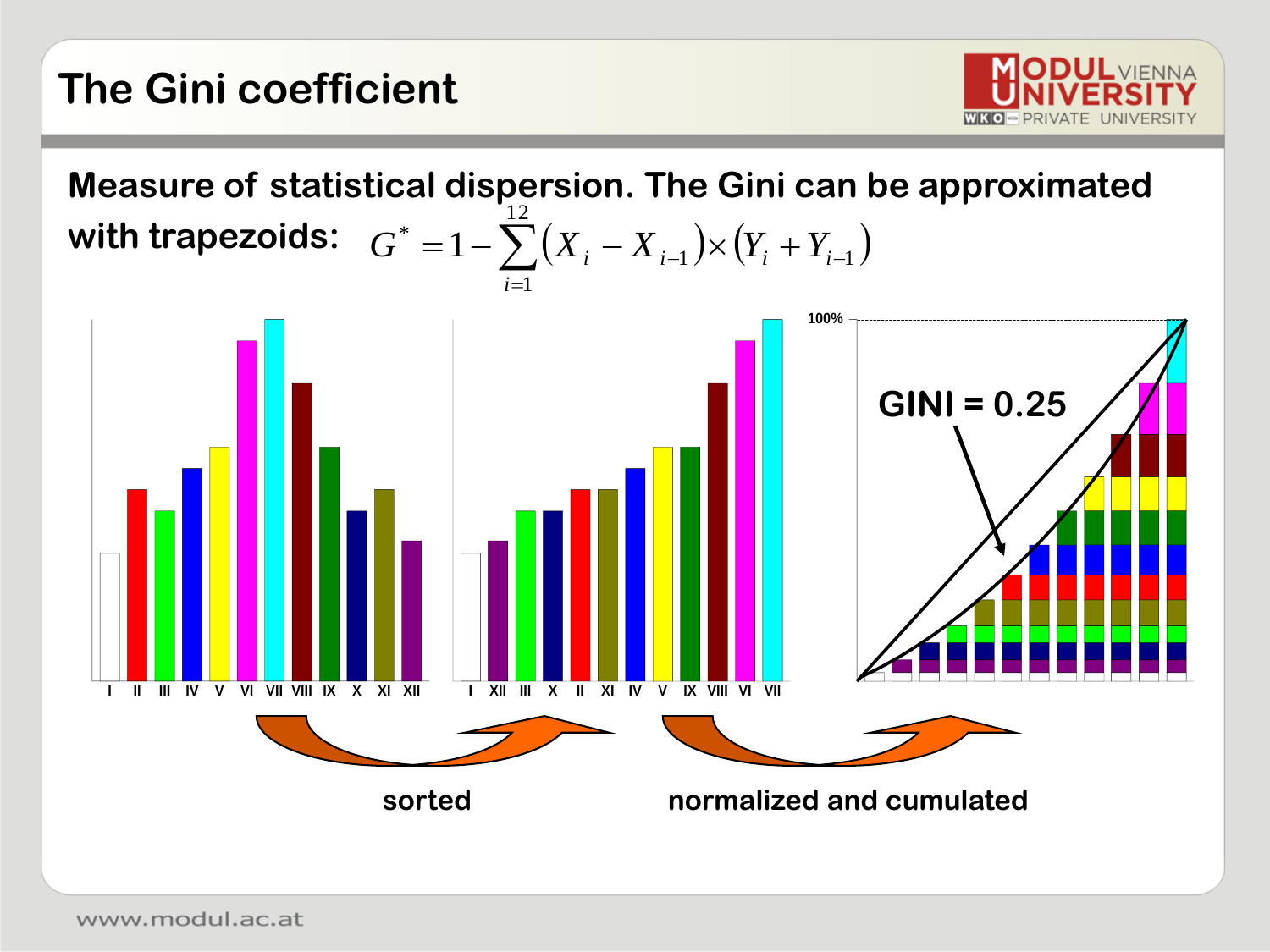### **Measuring seasonality (Gini coefficient)**



**ODULVIENNA** 

WE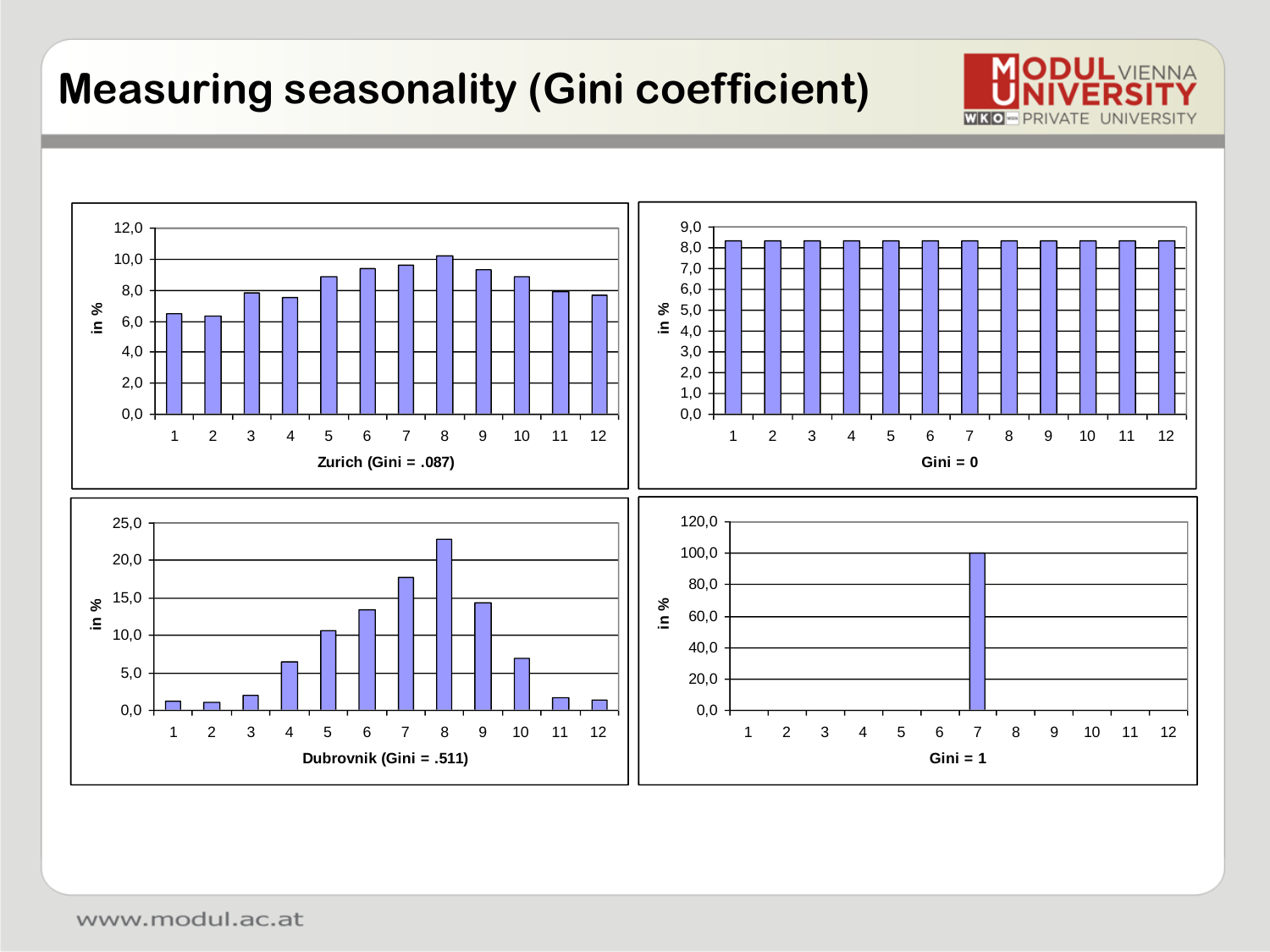### **Similarity of seasonal patterns**



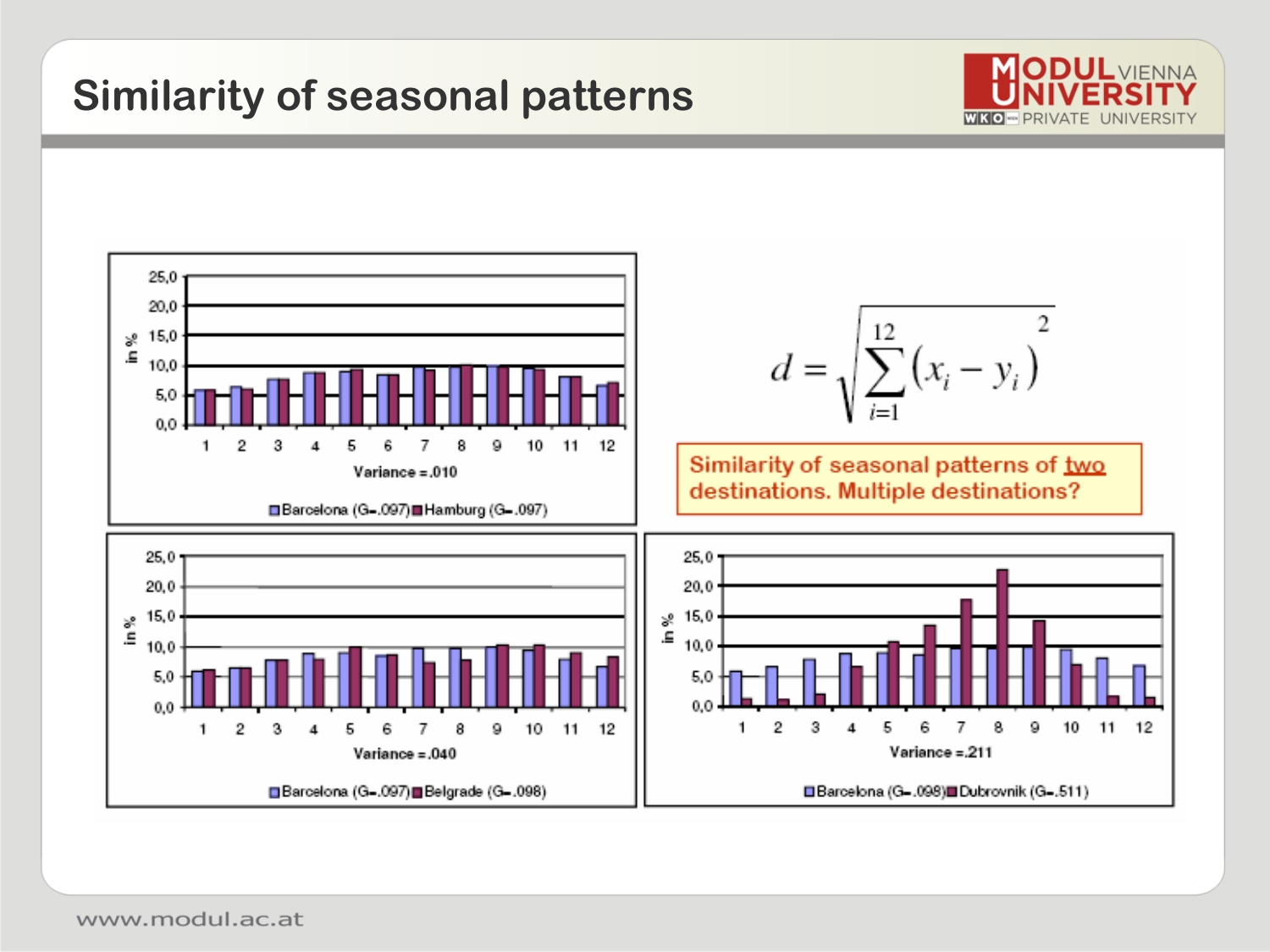

# **Comparing the guest mix of destinations**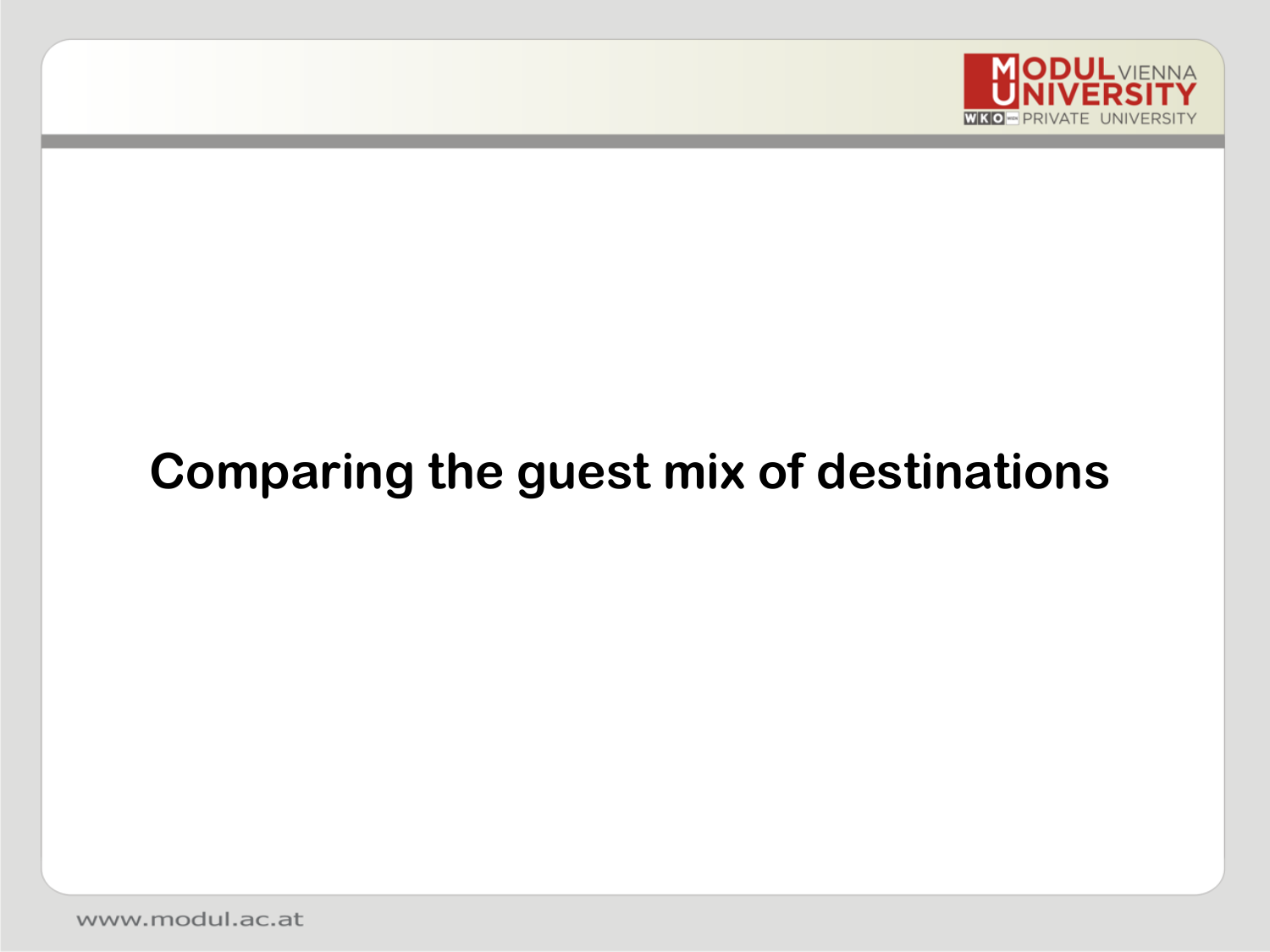### **Diversity of guest mix**



#### Assumption: A high diversity of guest mix spreads the risk of negative economic developments in single markets

Average length of stay of a market in all ETC destinations - Bednights (preferred definition) 2012



Average length of stay of a market in all ETC destinations - Bednights (preferred definition) 2012



**Austria (Gini = 0.792) Hungary (Gini = 0.525)**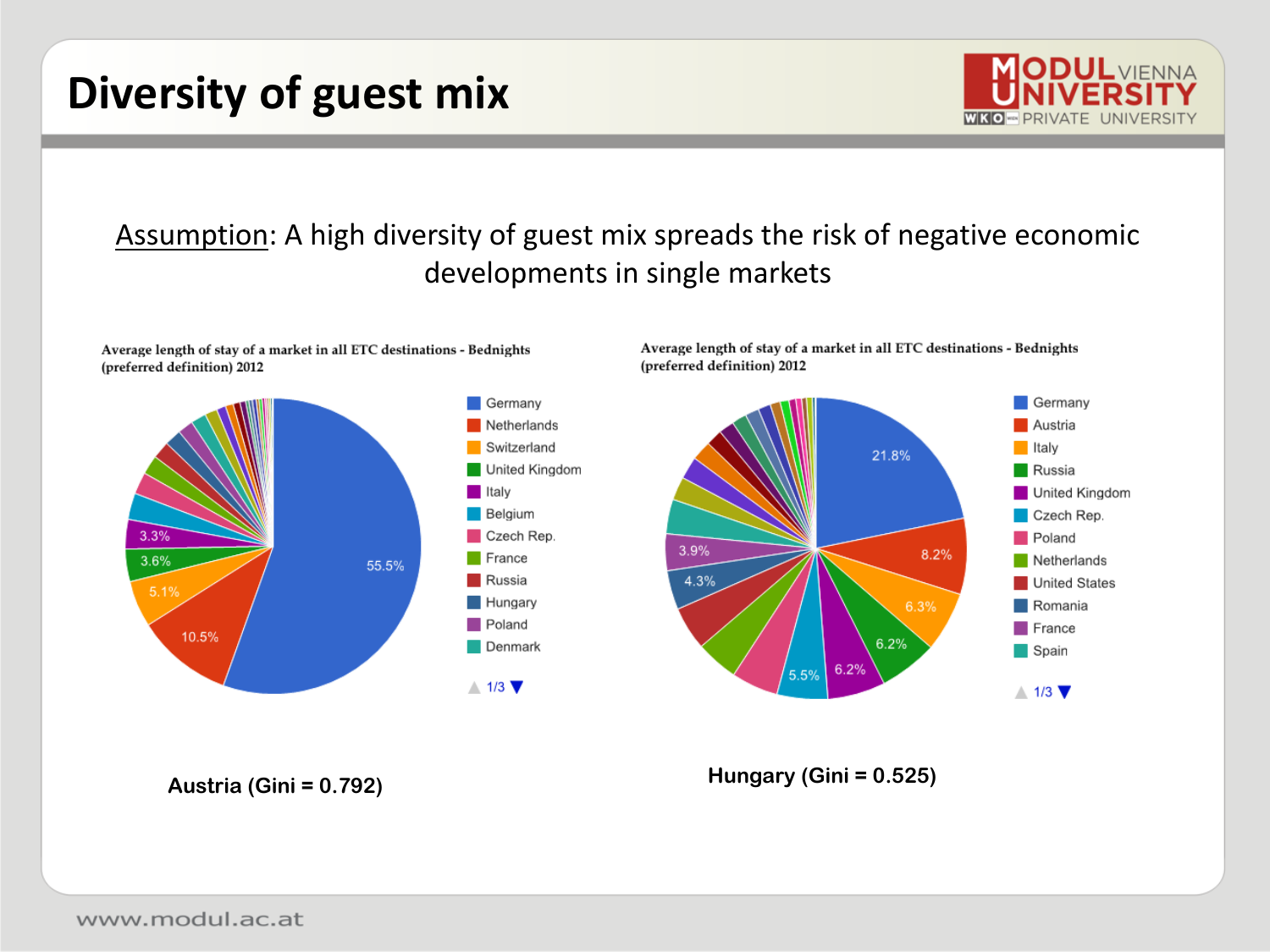## **Analyzing the similarity of guest mix**

Assumption: The comparison (variance) of guest mix shares defines a destination's exposure to interregional competition

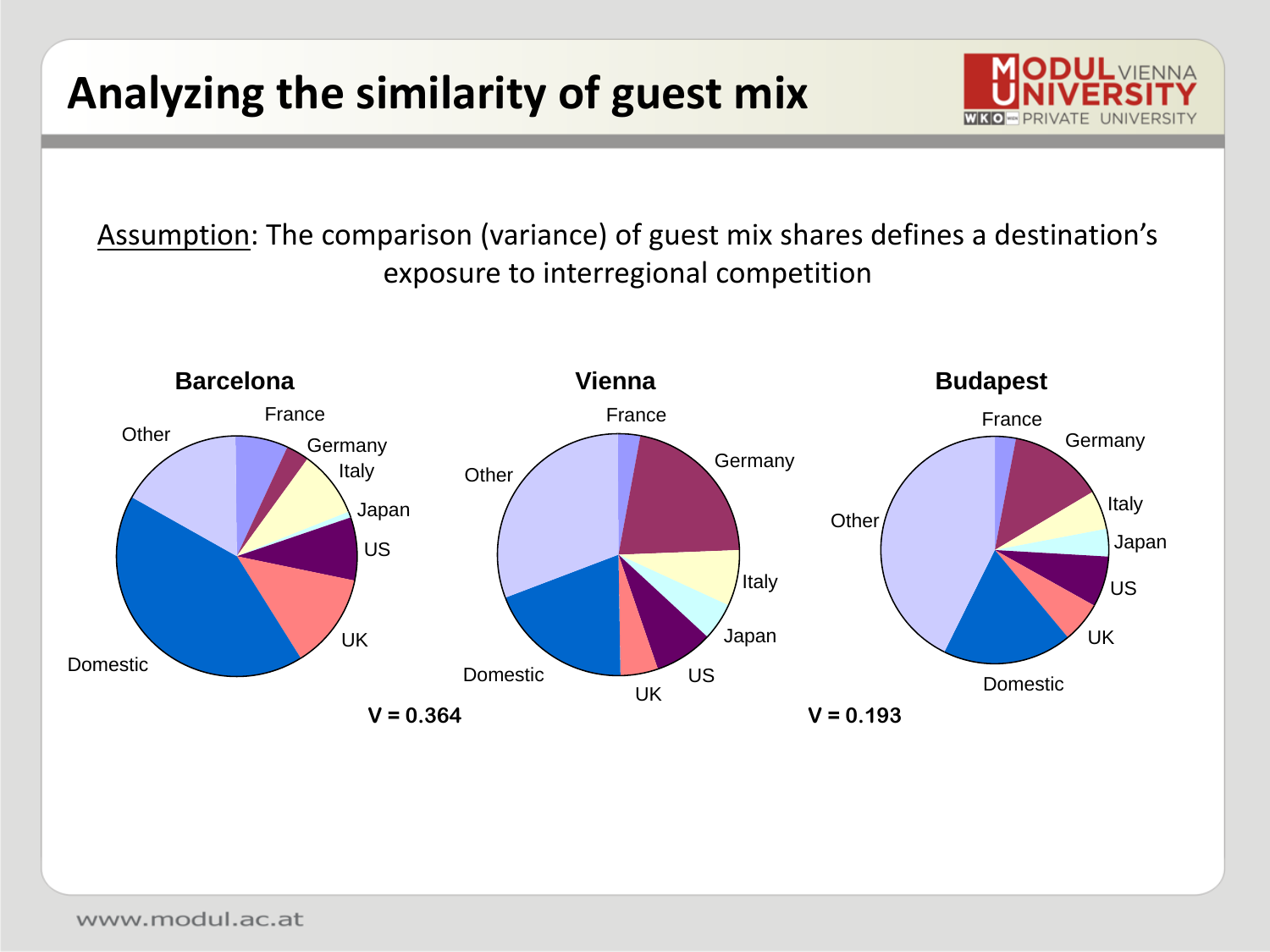



# **Forecasting tourism demand**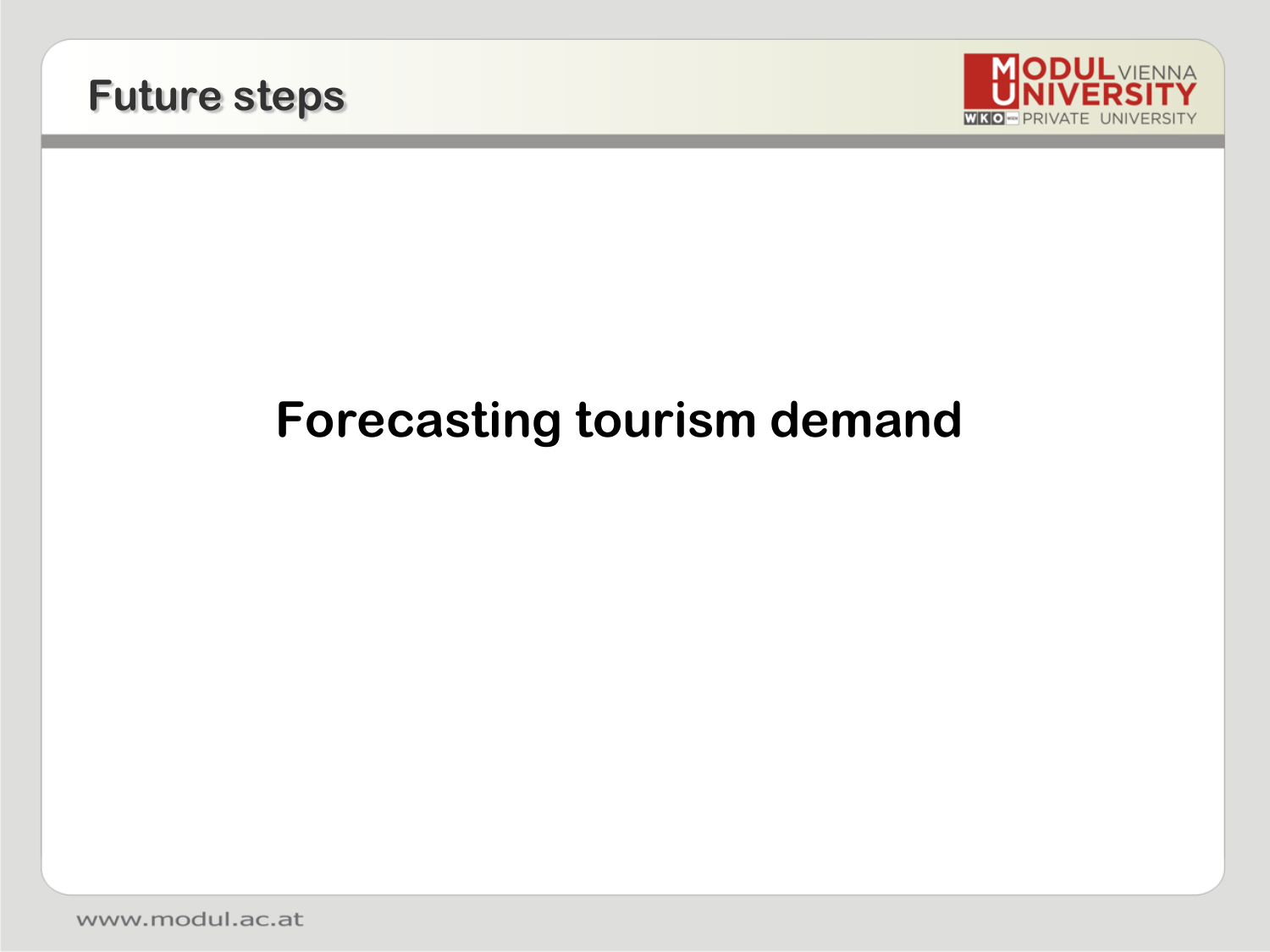

- **• Quantitative (statistical) forecasting**
	- **• Econometric approaches**
	- **• Time-series techniques (e.g. decomposition and linear regression in www.citytourismbenchmark.com)**
- **• Qualitative (judgmental) forecasting**
- **• Both (hybrid) forecasting** 
	- **• builds on the complementary strengths and weaknesses of quantitative and qualitative forecasting methods**
	- **• "My best estimate" on TourMIS**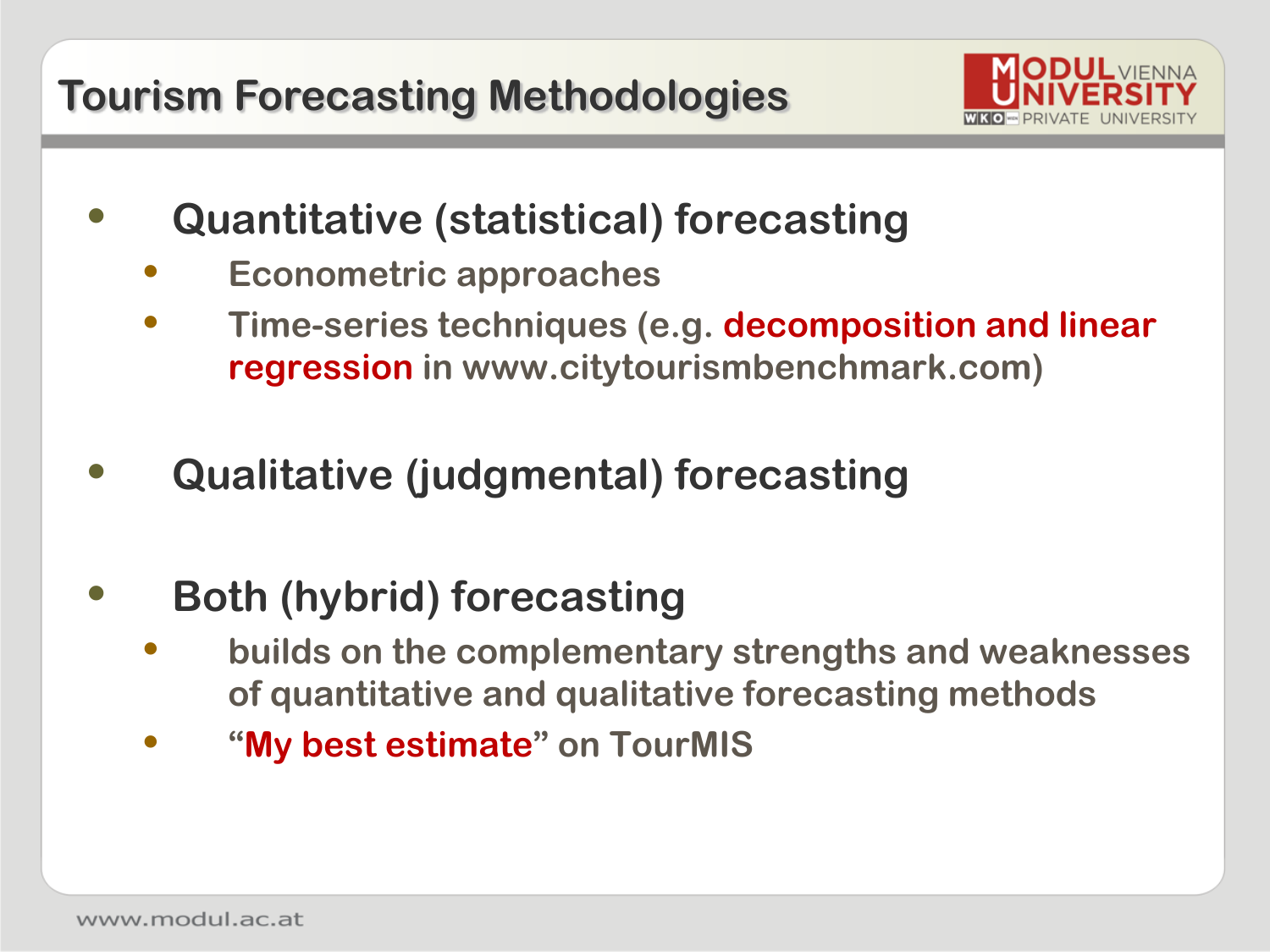# **Adaptive Qualitative Forecasting**



**MODUL**VIENNA

**WKO-PR**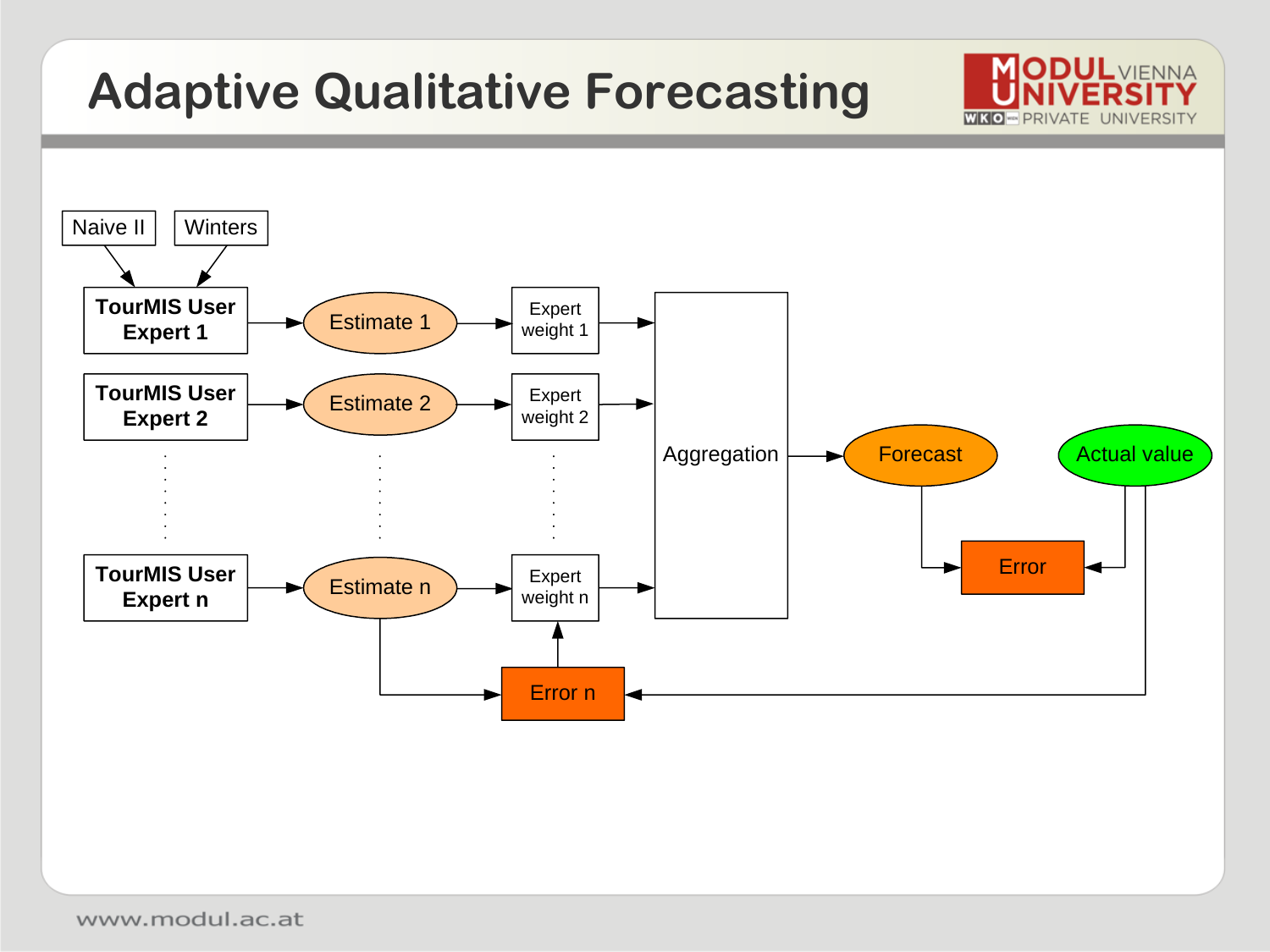



# **Estimating CO2 emissions of European city tourism**

#### **Ulrich Gunter and Karl Wöber**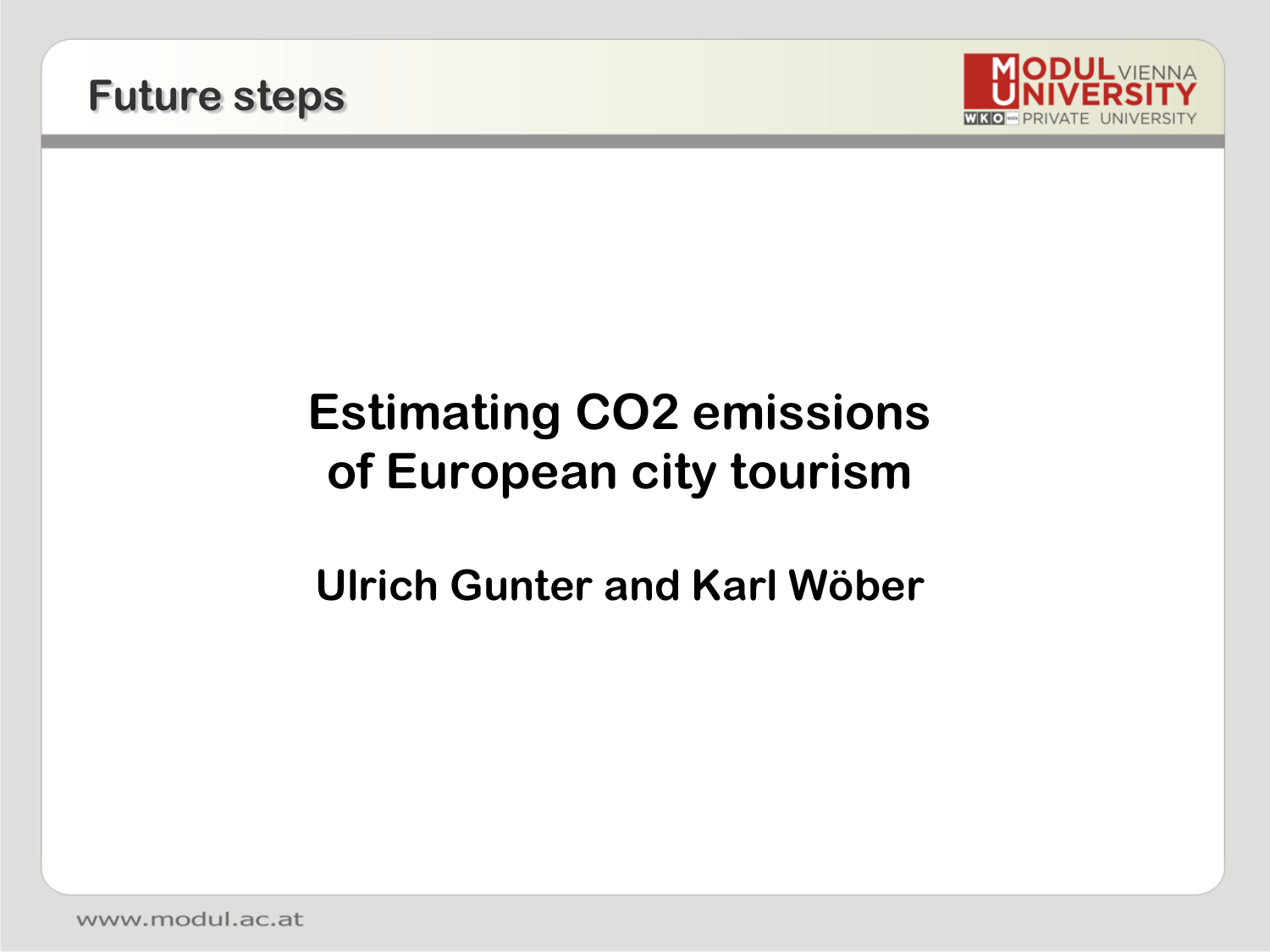### **Objectives and motivation**



- **Stefan Gössling, Daniel Scott, Michael Hall 2015**: *Inter-market variability in CO2 emission-intensities in tourism: Implications for destination marketing and carbon management*, Tourism Management, 46, pp. 203-212
- CO2 emissions in tourism calculated based on the distances flown of all tourists from a specific **source market** to a specific **destination** times CO2 emission factors per flight distance



• The primary objective of the TourMIS project is to create **more precise estimates** of CO2 emissions of European **city tourism**



• In order to achieve this objective, **not only the travel distance** (as typically done) but also the **chosen transportation mode(s)** and the particularities of the different cities' **source markets** are taken into account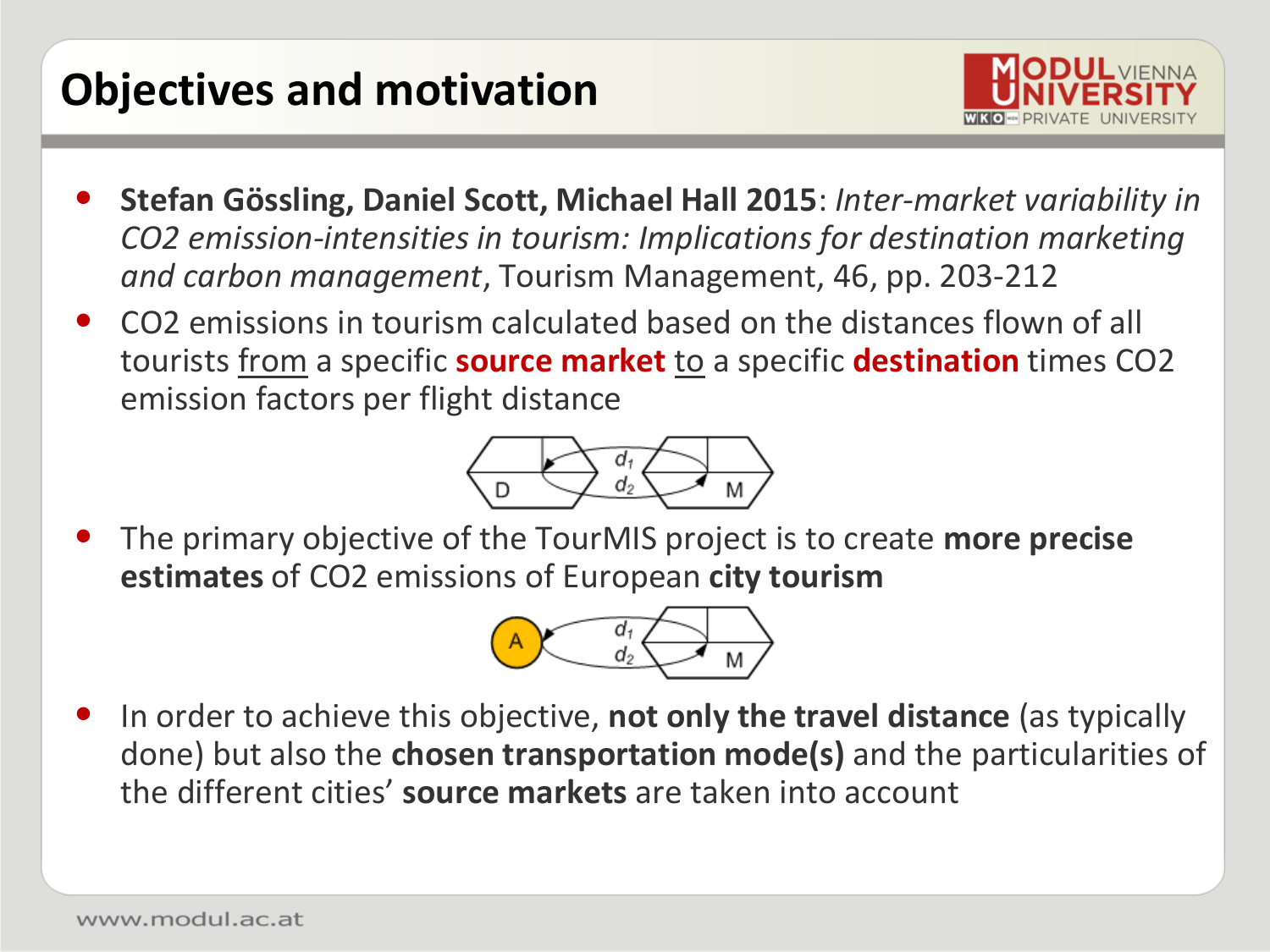### **4 Steps**



- 1. Calculation of travel distances in km between European cities and their source markets based on their geographical coordinates (population centers) as reported by the Socioeconomic Data and Applications Center (SEDAC) by NASA
- 2. Estimation of travel mode (… Brussels, Simon Detemmerman)
- 3. Calculation of CO2 emissions by multiplying distance by travel mode with average CO2 emissions by travel mode
- 4. Incorporating multiple trips and average length of stay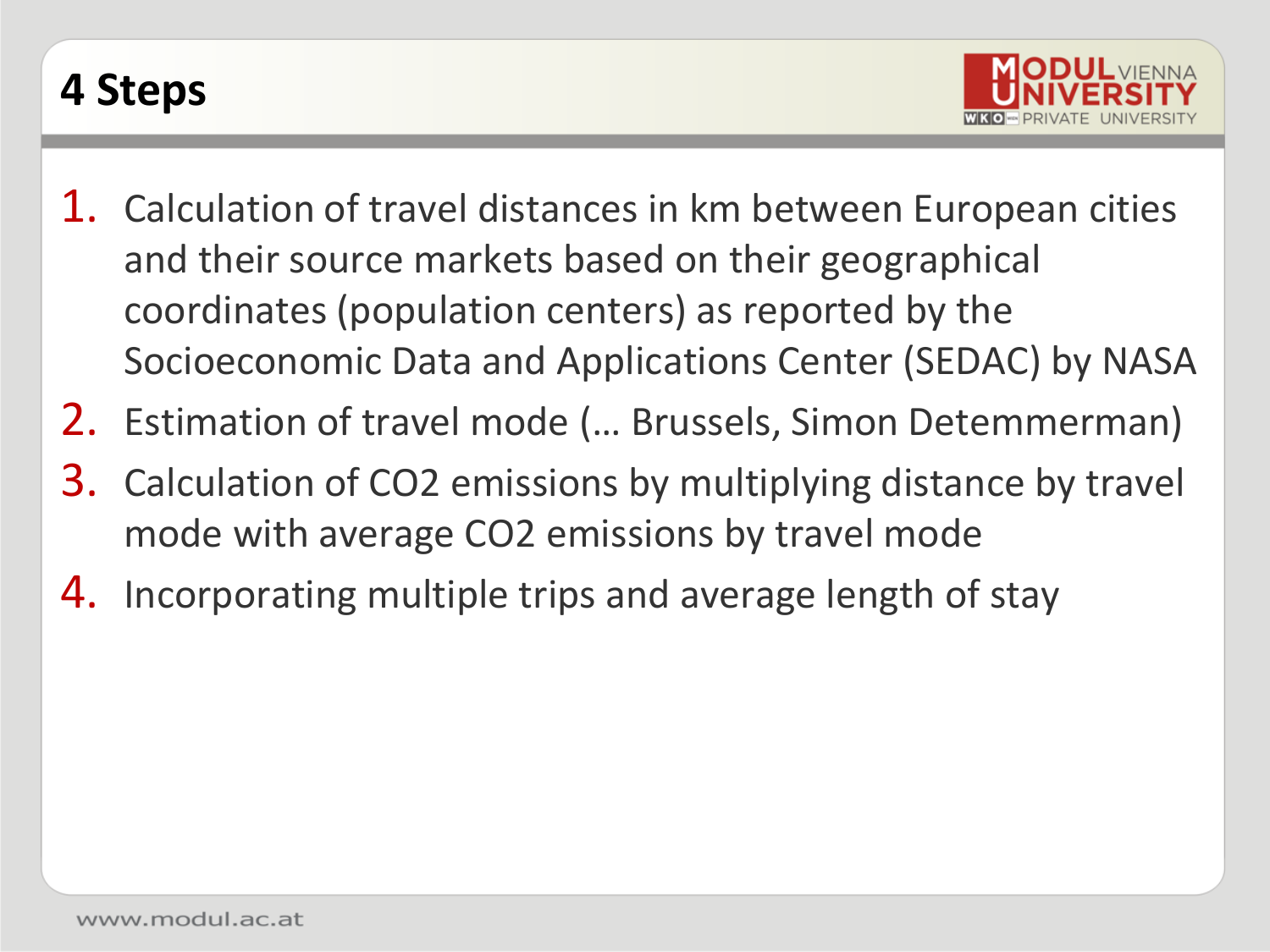### **Estimating travel distance by travel mode**





PLANE RAIL CAR COACH The probability of choosing a certain transportation mode is approximated by a Gompertz function in travel distance (PLANE) and a growth function in travel distance (RAIL), with the remaining probability (i.e., 100% – Pr(PLANE) – Pr(RAIL)) being distributed on CAR (85%) and COACH (15%), respectively

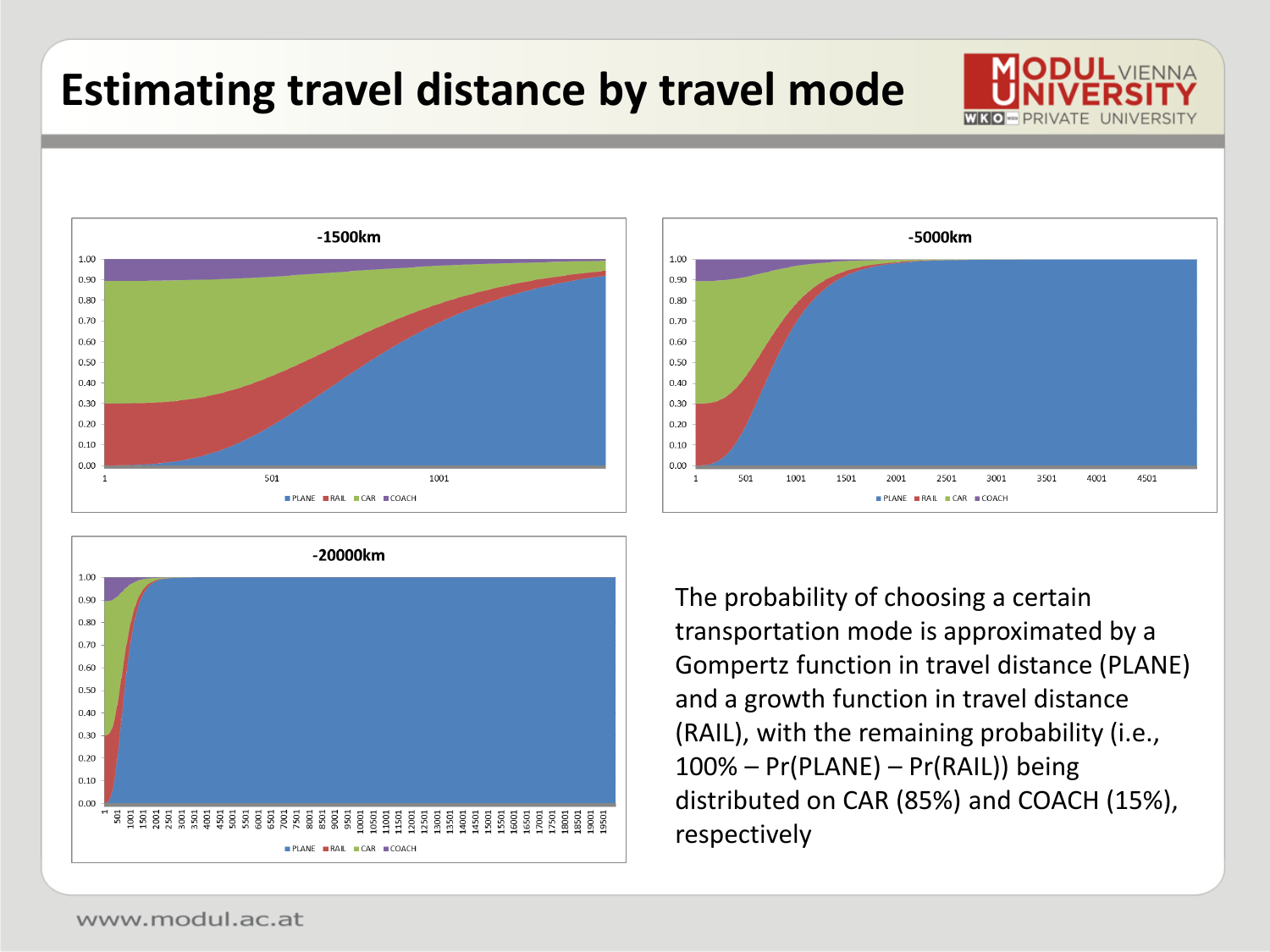### **Estimating CO2 emissions**



- Travel distances per transportation mode are calculated by multiplying the travel distance in km per destination and source market by Pr(PLANE), Pr(RAIL), Pr(CAR), and Pr(COACH), respectively
- CO2 emissions per tourist arrival are calculated by multiplying the travel distances per transportation mode by the average CO2 emissions per transportation mode according to Peeters et al. (2007):

| <b>Mode</b>           | CO <sub>2</sub> factor<br>(kg/pkm) | Occupancy rate/load factor (%) |  |  |
|-----------------------|------------------------------------|--------------------------------|--|--|
| Air $<$ 500 km        | 0.206                              | -                              |  |  |
| 500-1,000 km          | 0.154                              | -                              |  |  |
| 1,000-1,500 km        | 0.130                              | -                              |  |  |
| 1,500-2,000 km        | 0.121                              | $\overline{\phantom{0}}$       |  |  |
| $> 2,000$ km          | 0.111                              | -                              |  |  |
| Air world average (a) | 0.129                              | 75                             |  |  |
| Rail                  | 0.027                              | 60                             |  |  |
| Car                   | 0.133                              | 50                             |  |  |
| Coach                 | 0.022                              | 90                             |  |  |

Table 11.2 Emission factors for tourism transport modes in the EU context



$$
CO_2 = \sum f^T(d_1) * kg/pkm^T + \sum f^T(d_2) * kg/pkm^T
$$

(a) This value is calculated in Section 11.1.2.1.

Source: Peeters, P. et al. (2007b)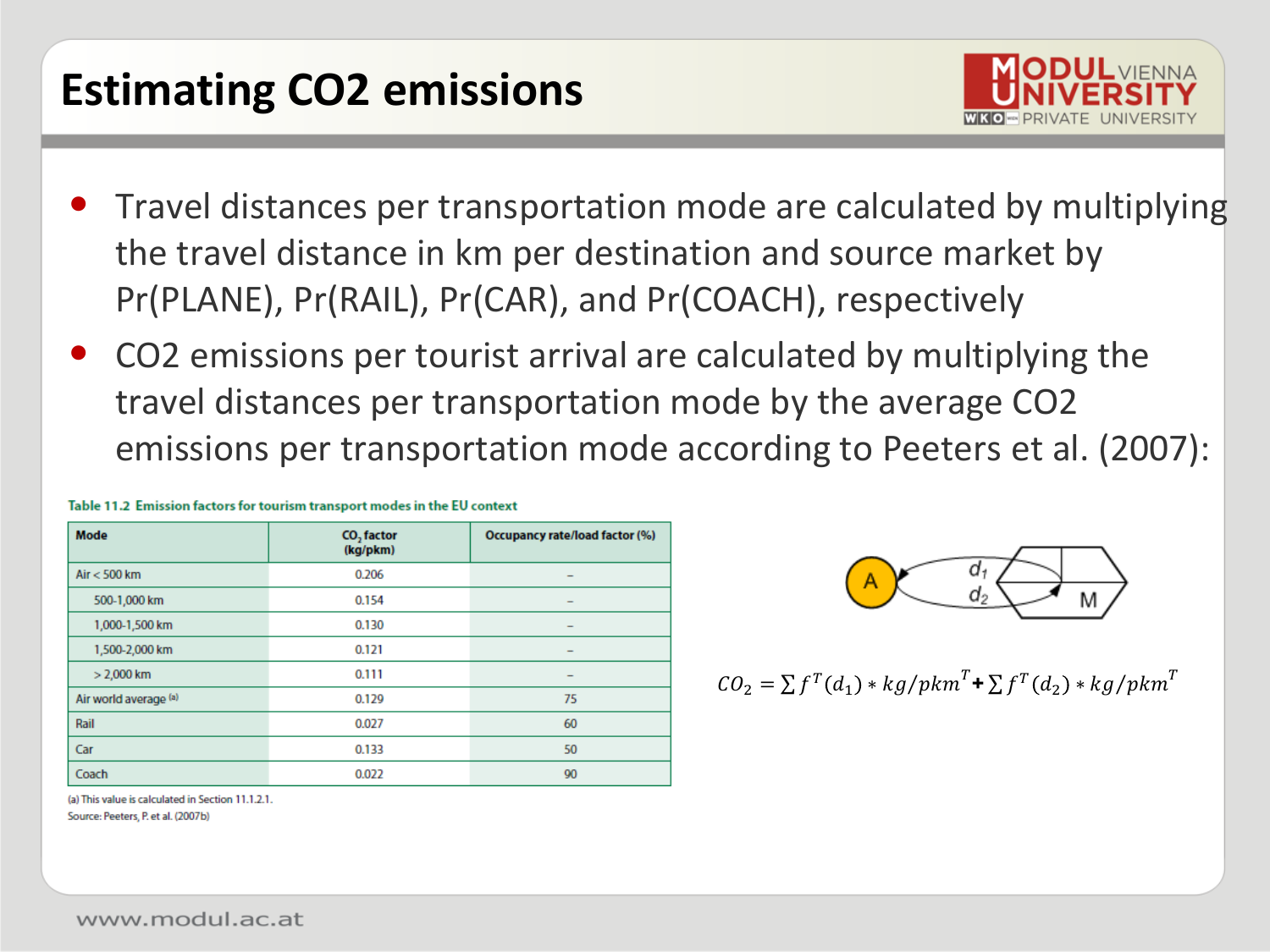### **Limitations and future research**



- Differences in transportation mode preferences across European countries have not been considered
	- Eurostat data on the terrestrial modal split of passenger transport as well on passenger flights could be incorporated in the future
- Only (direct) CO2 emissions from transportation from the source markets to the destinations are considered
	- More information is needed on the other (indirect and induced) CO2 emissions of tourists to and within European cities
	- More information on travel between cities ('round trips') is needed

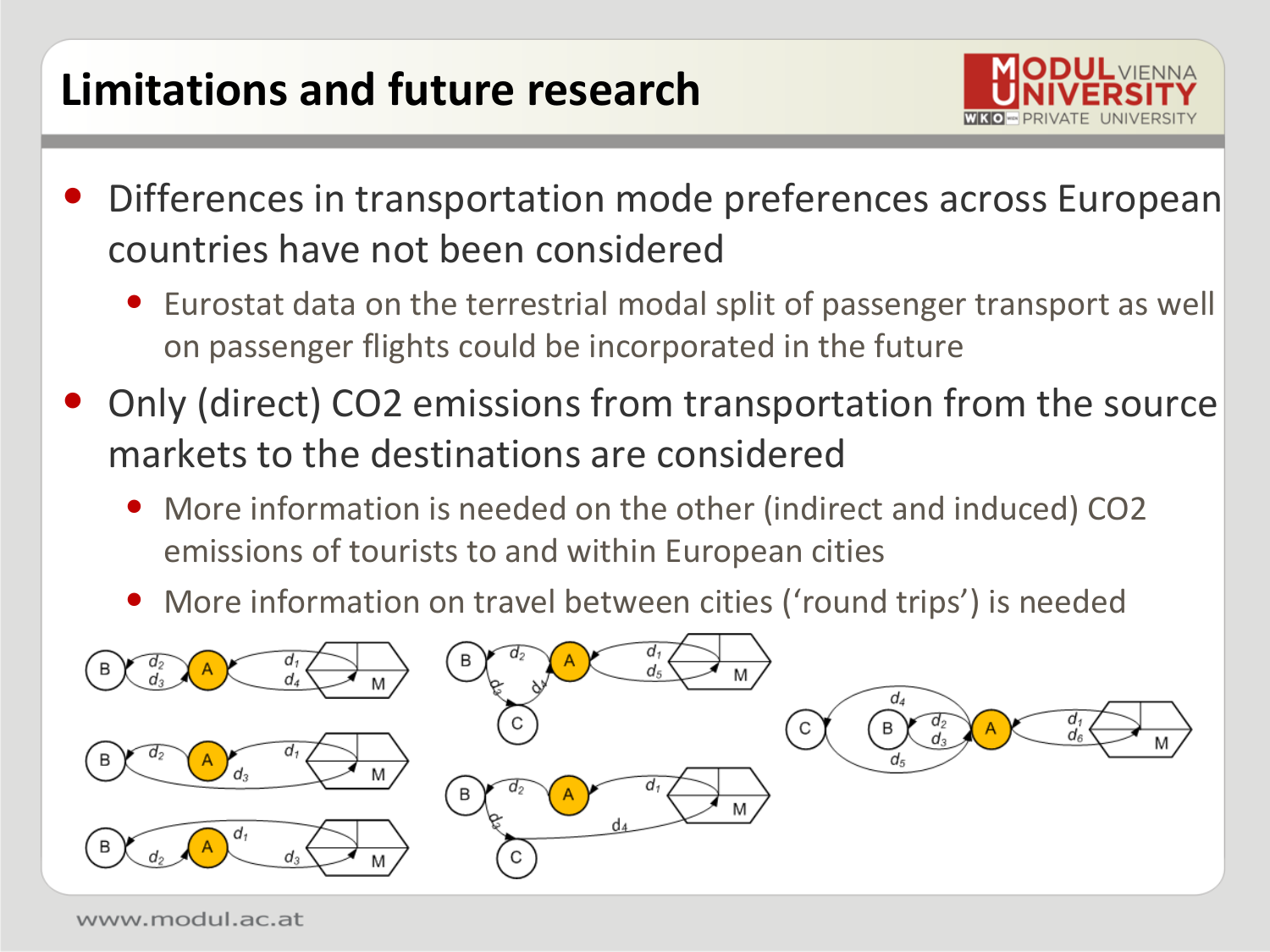#### **Proposing new tables**



### **Drafting a new table Example: Average length of stay**

Suggested label of table: Average length of stay in one ETC destination

Destination =< to be selected>¶

Type of Accommodation =< to be selected>

Period=mm1/yy1--mm2/yy2<to-be-selected>¶

|                  | Arrivals¤       |                       | Bednights¤ |             | Avg·Length·of·Stay¤ |            | l¤      |                             |   |
|------------------|-----------------|-----------------------|------------|-------------|---------------------|------------|---------|-----------------------------|---|
|                  | $mm1$ /yy $1$ ¶ | $mm1/(yy1-1)$ %-p.y.n |            | $mm1/yy1$ ¶ | $mm1/(yy1-1)$ ¶     | $%$ -p.y.¤ |         | $mm1$ /yy1¶   mm1/(yy1-1)¶¤ |   |
|                  |                 |                       |            |             |                     |            |         |                             |   |
|                  | mm2/yy2         | $mm2/(yy2-1)$         |            | mm2/yy2     | $mm2/(yy2-1)$       |            | mm2/yy2 | $mm2/(yy2-1)$               |   |
|                  | (absolute)¤     | (absolute)¤           |            | (absolute)¤ | (absolute)¤         |            | (days)¤ | (days)¤                     |   |
| <b>Market Au</b> |                 |                       | и          |             |                     |            |         |                             |   |
| ¤                | и               |                       | и          |             |                     |            |         |                             | Þ |
| Market 7¤        | и               |                       | И          |             |                     |            |         |                             | Þ |

#### **Submit to tourmis@modul.ac.at**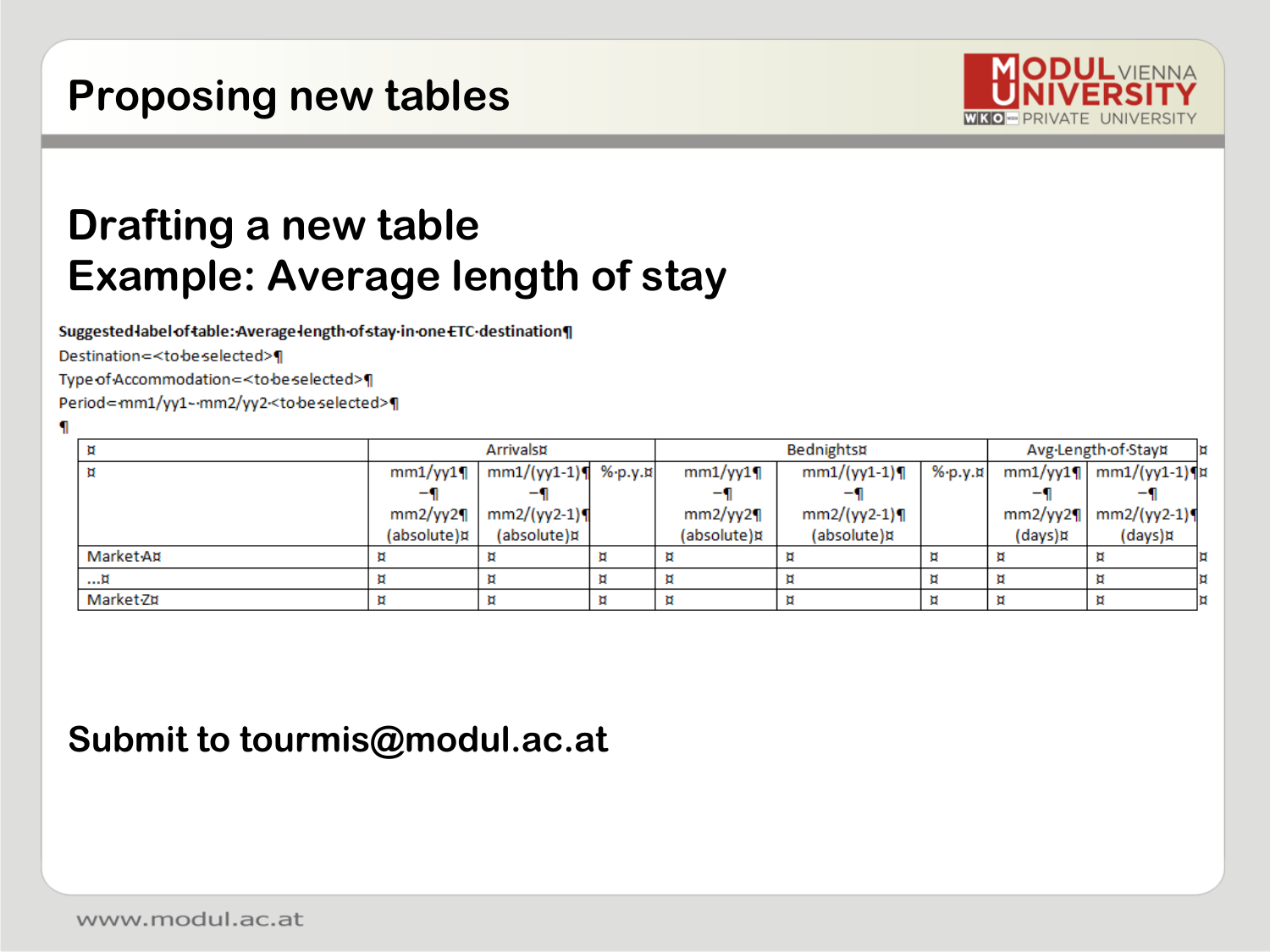### **Outlook**



- **• MICE: Additional tables and graphs**
- **• Improving the travel distance estimator**
- **• Sharing data on tourism expenditures**
- **• Forecasting**
- **• Updating TourMIS Manual**
- **• Additional languages (French, Spanish, Chinese?)**
- **• "How-to-use" - TourMIS videos**
- **• Additional external databases import opportunities**
- **• APIs (e.g. TO's dashboards)**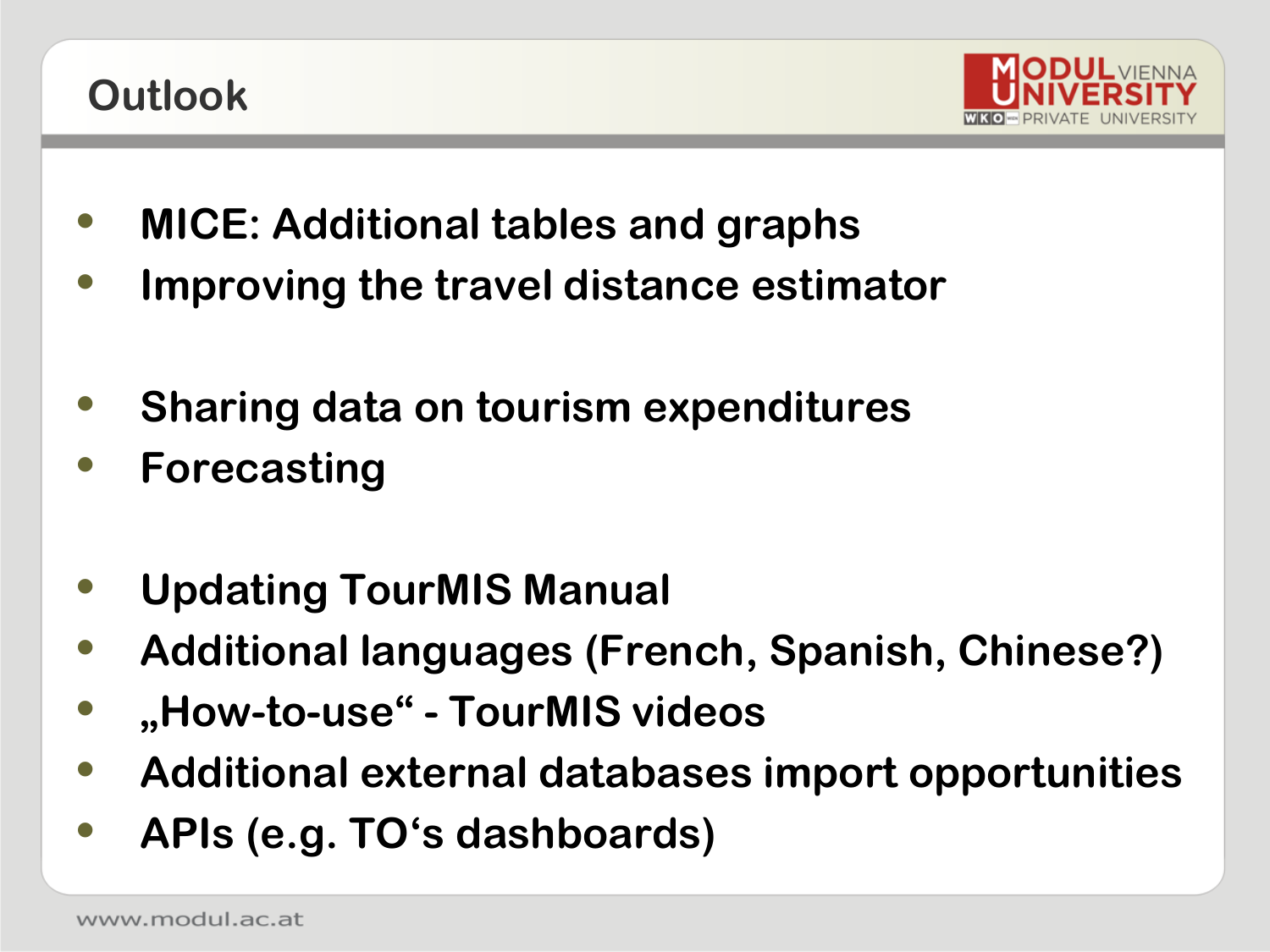

#### **Objectives:**

- **1. Monitoring and comparing the daily expenditures of all and individual markets (domestic plus 59 foreign markets) for destinations who perform visitor surveys**
	- **Focus: Average daily expenditures of tourists (excluding transportation to the destination) broken down by**
		- **• accommodation**
		- **• food and beverages**
		- **• entertainment**
		- **• shopping**
		- **• local transportation**
		- **• other**
- **2. Developing an econometric model which allows to estimate the direct economic contribution of tourism even if there is no or only incomplete data available for a particular destination**